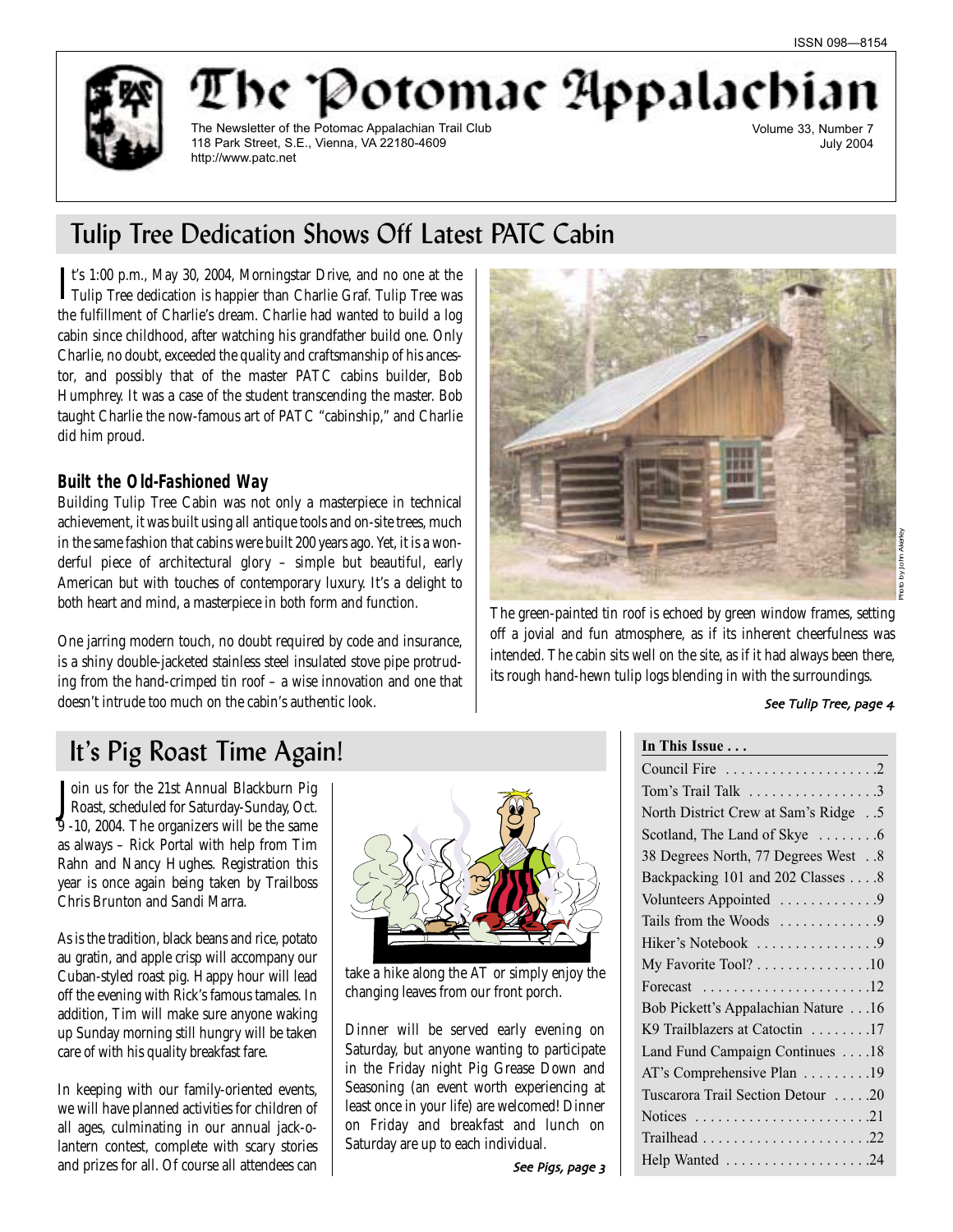## **Council Members, Chairs and** *PA* **Staff**

### **Officers**

**President:** Tom Johnson (johnts3@juno.com) Weekdays, Reston, Va, ph. 703/435-2755 Weekends, Front Royal, ph. 540/622-6422 **VP Volunteerism:** Mickey McDermott **VP Operations:** Fred "Hop" Long **Treasurer:** Gerhard Salinger **Secretary:** Georgeann Smale (gsmale99@yahoo.com) **Supervisor of Trails:** Liles Creighton **Supervisor of Membership:** Susan Nelson **Supervisor of Land Management:** Chris Mangold, csm5749@yahoo.com **Supervisor of Facilities:** Larry Marcoux **Supervisor of Education, Information, and Activities:** Lisa Still

**General Counsel:** Charles Sloan

## **Sections/Chapters**

**Mountaineering Section:** Andy Britton **SMRG:** Mike Kennedy, chair@smrg.org **Ski Touring Section:** Bert Finkelstein **North Chapter:** Pete Brown **N. Shenandoah Valley Chapter:** Lee Sheaffer **S. Shenandoah Valley Chapter:** John Held **Charlottesville Chapter:** John Shannon **West Virginia Chapter:** Judy Smoot

## **Standing Committee Chairs**

**(Council Members) AT Corridor Monitoring:** Tom Lupp **Blackburn Trail Center:** Chris Brunton **Budget:** David White **Cabins Operations:** Mel Merritt **Cabin Construction:** Charlie Graf **Computer Services:** Stephen Koeppen and Jose` Rojas **Conservation:** Jeff Pearcy **Grants & Donations:** Susan Nelson **Endowment:** Don Price **Finance:** Gerhard Salinger **Hikes:** Karen Brown & Lee Sheaffer **Land Management:** Chris Mangold, csm5749@yahoo.com **Legal:** Charles Sloan **Maps:** Dave Pierce **Maryland Appalachian Trail Management Committee:** Charlie Graf *Potomac Appalachian:* Linda Shannon-Beaver **Public Affairs:** George Still **Publications:** George Meek **Sales:** Tim Hanlon **Shelters:** Frank Turk **Trail Lands Acquisition:** Phil Paschall **Trail Patrol:** Holly Wheeler

**Tuscarora Trail Land Management:** Vacant

### **Special Committees/Ongoing Activities**

**Archives & Library:** Carol Niedzialek **Cabin Reservations:** Shakuntala Ghare **Club Naturalist:** Bob Pickett **Deputy Finance Committee Chair:** John Ferguson **Deputy Supervisor of Trails:** Jon Rindt **Headquarters Facility:** Orron Kee **Information/Sales Desks:** Annetta DePompa **Medical:** Vacant **Shelters, Cabins, & Cabins Land Fund:** Larry Marcoux **SNP Boundary Trailheads Study Group:** Mark Holland **Tuscarora Trail Shenandoah Valley Project:** Phoebe Kilby & Larry Bradford

### *Potomac Appalachian*

**Chief Editor:** Linda Shannon-Beaver PA@patc.net **Features Editor:** Joanne Erickson **Forecast Editor:** Suzie Shannon PA-Forecast@patc.net

# Council Fire

The Potomac Appalachian Trail Club's reg-<br>ularly scheduled Council Meeting was held at PATC Headquarters on May 11, 2004. President Tom Johnson reported from the May 1 meeting at Blackburn Trail Center, called by Past President Walt Smith, to formulate plans to protect and maintain the Tuscarora Trail. Tom reported proposals will be developed and presented to Council regarding 1.) standards for the Tuscarora Trail, including a general management plan, and 2.) long-range plans for the Tuscarora Trail. In other business, Tom noted the annual new members' picnic at Blackburn had been canceled as a result of a lack of new leadership for the event. And Tom announced the members of the Nominating Committee for the next term's Executive Committee: Jean Golightly, Kumait Jawdat, Mark Holland, Ben Mayock, and Jon and Katherine Rindt.

## **Finance**

Treasurer Salinger distributed the monthly budget report for April 2004, noting revenue is five percent below anticipated levels. According to the new procedure to review accounts on a monthly basis, Gerhard also led a review of the Trail Lands Fund.

Sales Committee Chair Tim Hanlon assessed the club's inventory and reviewed his findings for Council. Tim introduced some ideas and recommendations to improve sales. In particular, he advised the club to consider producing a photo catalogue of items (particularly an online photo catalogue), to analyze new publication prices in light of cost, to consider increasing shipping and handling charges, and to move slow-moving inventory into long-term storage.

## **Computer Services Committee**

The Computer Committee was re-organized into the new Computer Services Committee. Jose Rojas and Steve Koeppen have been appointed as co-chairs for the new committee, which will have one Council vote. The current Internet Committee will no longer have a Council vote and will become a subcommittee of the Computer Services Committee. The tasks of the new committee will be to provide leadership, guidance, and technical expertise on computer service matters; to manage Internet services; and to ensure the proper integration of the various components of the computer structure. The committee shall focus on the Internet services and such other technical efforts as the chairpersons may determine.

## **Other Business**

*Club Naturalist:* In accordance with a request from Club Naturalist Bob Pickett, PATC will become a member of the MAGIC organization, a Maryland organization supporting continuous greenways for ecological health of native plant and animal species.

*Grants and Donations:* Susan Nelson, as chair of the Grants and Donations Committee, reported holding the first annual luncheon

## See Council, page 5

# **HEADQUARTERS** HOW TO CONTACT US FOR CABIN RESERVATIONS, MEMBERSHIP INFORMATION, AND SALES

Address: 118 Park Street, S.E., Vienna, VA 22180 Hours: Monday through Thursday, 7 p.m. to 9 p.m. and Thursday and Friday 12 noon to 2 p.m.<br>Phone  $\#$ : 703/242-0315 24-hr. Activities Tape #: 703/242-0965

To receive an information packet: Extension 10

To leave a message for the Club President, Tom Johnson: Extension 40 Club e-mail: info@patc.net Facsimile #: 703/242-0968 World Wide Web URL: http://www.patc.net

## STAFF

## DURING REGULAR BUSINESS HOURS

Director of Administration: Wilson Riley (Ext. 11) e-mail: Wriley@patc.net Trails Management Coordinator: Heidi Forrest (Ext. 12) e-mail: hforrest@patc.net Business Manager: Monica Clark (Ext. 15) e-mail: mclark@patc.net Membership/Cabin Coordinator: Pat Fankhauser (Ext. 17) e-mail: pfankhauser@patc.net Sales Coordinator: Maureen Estes (Ext. 19) e-mail: mestes@patc.net

Bus/Metro Directions to Headquarters: For more information about Metrobus routes or Metrorail lines, schedules, fares, and parking fees, call the Metro at 202/637-7000. The TDD number is 202/638-3780.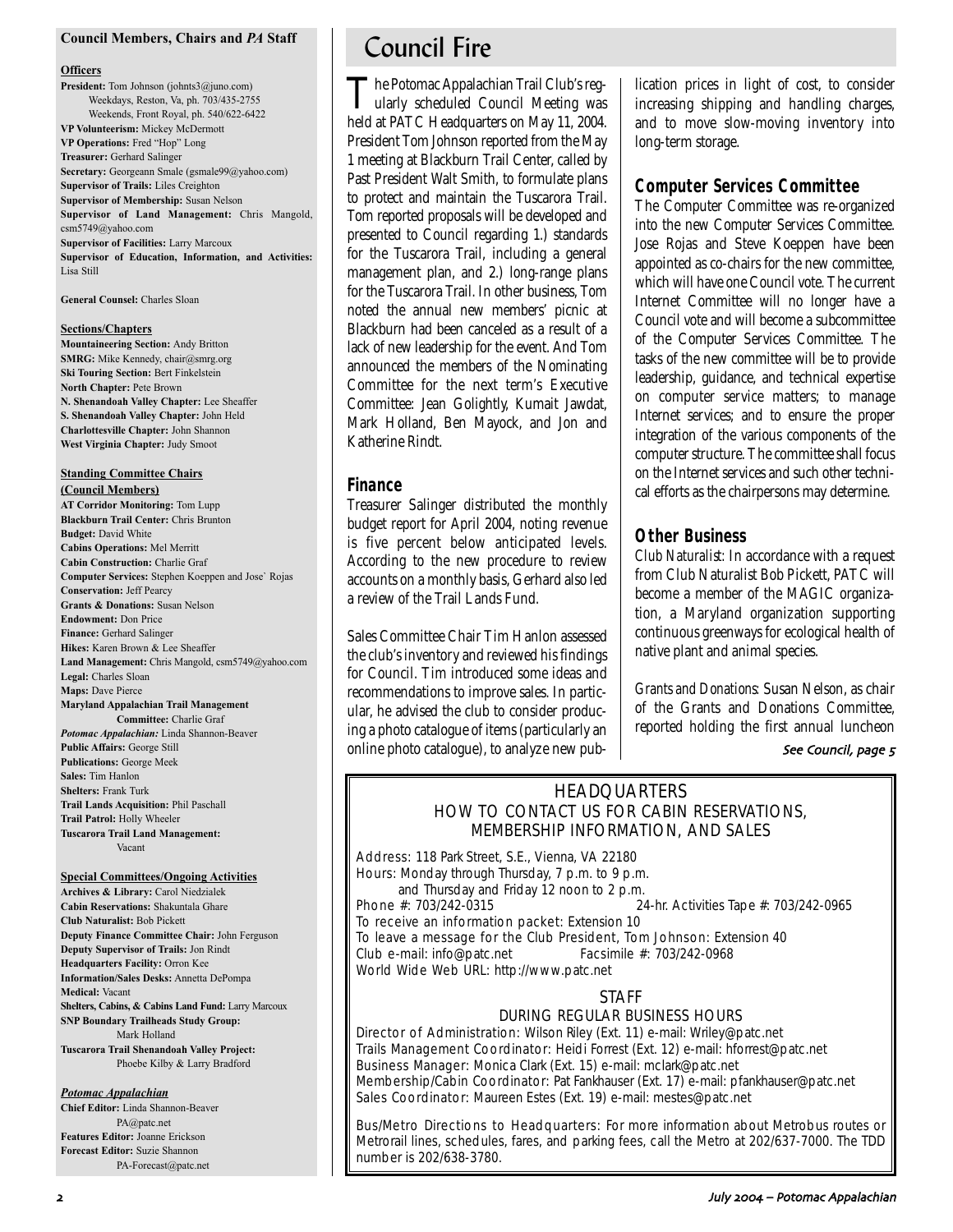# Tom's Trail Talk

**Tulip Tree is Also a Poplar**<br>**T**ulip Tree Cabin, dedicated just yesterday (May 30) (see related arti-Tulip Tree Cabin, dedicated just yesterday (May 30) (*see related arti-cle, page 1*), is our 30th rental cabin. Every PATC cabin has a uniqueness about it that engraves it in the mind. It might be the setting, the view, the recreational opportunities, the architecture, even the type of stove, that endears it to hikers. But this cabin is "special" in a way that marks it apart from all the others.

The very idea of this cabin makes it unique. The land on which it sits was donated to the club by Darwin and Eileen Lambert, who live just up the hill. They wanted a place where the club could pursue a way of life that has been virtually lost to modern America. It should be a place where people can learn about nature, about the forest, about the kind of life that the first settlers to the mountains experienced. It should be a place where people can learn, in the way that Benton MacKaye envisioned. It should be close to the idea of a "forest camp" that he propounded in his writings.

The first step would be to construct a primitive cabin in the manner of the settlers, using designs, tools, and techniques that they used. Charlie



Only hand tools were used in constructing this cabin.



Tom Johnson (left) accepts the cabin key from Charlie Graf.

the settlers, using designs, tools, and techniques that they used. Charlie dedicated band of assistants have been working on it ever since. They Graf, then the club president, took on the project in 1995, and he and a degr used no power tools. They built the cabin out of poplar logs felled on site. Each log was hewn into flat sides with broad axes, each log was fitted together in the old style, places where we might drive a nail today are held together with pegs made by hand. The cabin rests on a rock foundation built by Bill Ladd and his assistants; the chimney is the same. The entire cabin is hand-crafted. In the eight and one-half years Charlie recorded well over 300 volunteers who came to help. Every one learned something about primitive construction

> The 60 acres that Darwin and Eileen own have been willed to PATC. Bob Pickett, the club naturalist, has begun education programs to carry on the mission that they have in mind. In the future this area will become the focus of club educational activities. People who come will not just learn specific skills, or about certain aspects of nature. What they will be learning is a value system. It is up to PATC to keep those values alive. ❏

> > *—Tom Johnson*

## Pigs, from page 1

Members and friends interested in attending the event should complete the registration form below and send a check for \$25 per adult and for children 11 and over to: Sandra Marra, 6245 Walkers

Croft Way, Alexandria, VA 22315. PLEASE make checks payable to: SANDRA MARRA. For more information contact Chris Brunton, 703/924-0406 or e-mail trailbossbtc@msn.com.

|                       |                                                                                   | Blackburn Pig Roast — Saturday and Sunday, October 9-10, 2004                                              |                |
|-----------------------|-----------------------------------------------------------------------------------|------------------------------------------------------------------------------------------------------------|----------------|
| l Name:               |                                                                                   |                                                                                                            |                |
| Address:              |                                                                                   |                                                                                                            |                |
| Phone: $(\text{day})$ | (evening)                                                                         | Number of reservations:                                                                                    | @ \$25.00 each |
| Total enclosed:       |                                                                                   |                                                                                                            |                |
|                       | I will also be bringing #children aged 10 and under (for whom there is no charge) |                                                                                                            |                |
|                       |                                                                                   | Include a \$25.00 payment per person for each reservation with checks payable to Sandra Marra and mail to: |                |
|                       | Sandra Marra, 6245 Walkers Croft Way, Alexandria, VA 22315.                       |                                                                                                            |                |
|                       |                                                                                   | <b>IMPORTANT: Please be sure to make your check payable to Sandra Marra.</b>                               |                |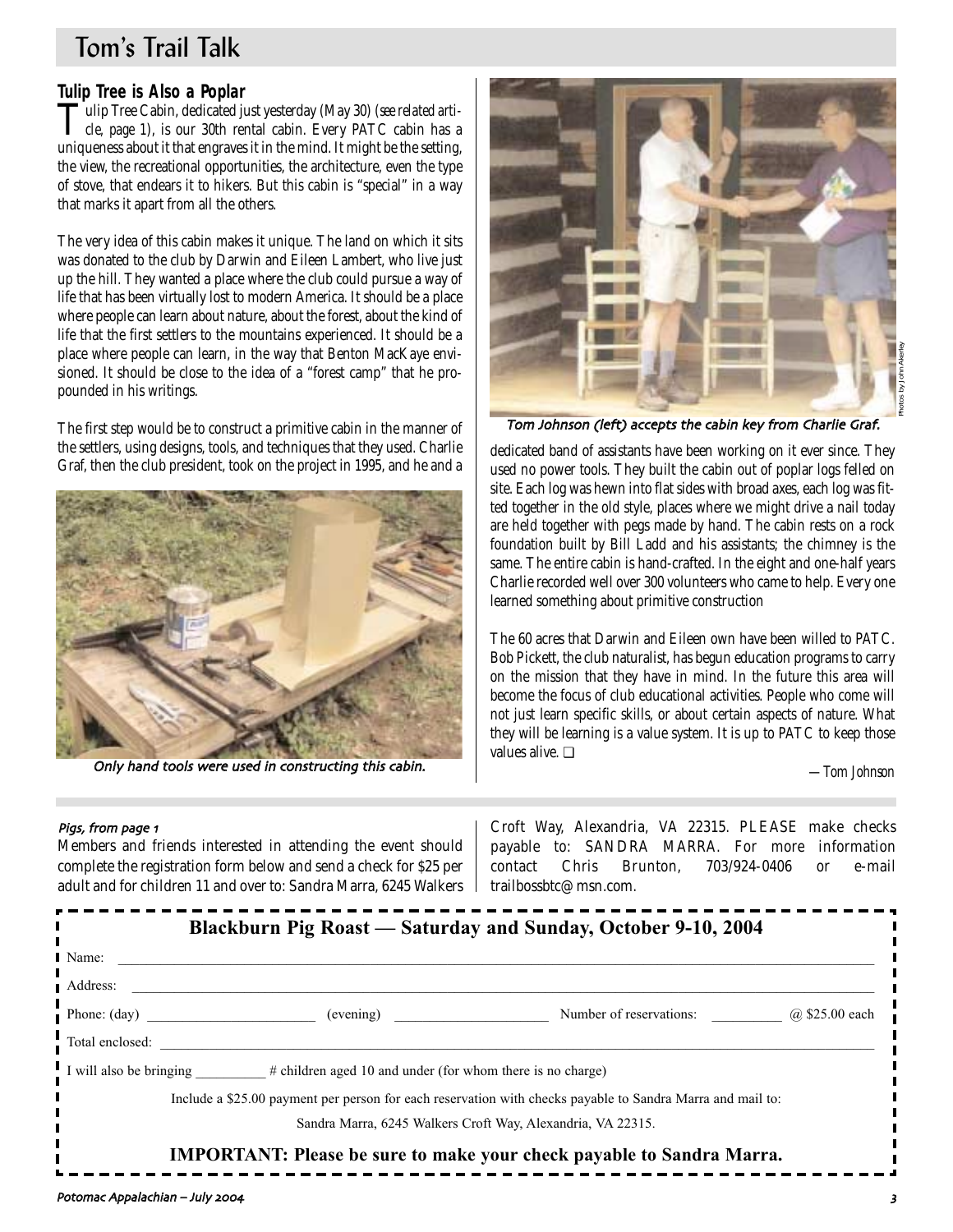Even the landscaping (yes, landscaping!) makes use of indigenous plants and adds a "lived-in" look. Native trees were left standing inasmuch as possible, placing the cabin in shaded seclusion much of the day.

One can imagine the years ahead with Tulip Tree echoing with peals of laughter.

# **Charlie Has Help**

Yet, Charlie Graf, the "project manager," didn't accomplish all this single-handedly. Or quickly. What he thought would take two years to build turned out to be almost a nineyear process, requiring 206 work trips every other weekend since September 1995 (excluding a few winter weeks). It required the loving help of 332 people altogether, some of whom devoted lavish attention to detail and delight.

During all that time, Charlie's wife supported him, tolerated his absences, and kept track of his many phone calls while he was away. Charlie, who lives in Annapolis, wore out two 4wd trucks in the process of commuting and hauling tools and equipment.

Only two work trips had to be canceled, one for deep snow and one for a hurricane that turned the access road into a miniature Grand Canyon. Even though that work trip was called off, Charlie and a few hardy workers were able to cut a temporary mud road through the woods. It took a year for the gutted half-mile of original road to be restored by the Federal Emergency Management Agency.

During the dedication ceremony, Darwin and Eileen Lambert also spoke. It was Eileen's idea in the first place for PATC to further the desire of AT founding father Benton MacKaye to

give city people a place to visit that is close to nature. The Lamberts donated the six-acre tract to the club for the cabin and made weekly, and sometimes daily, trips to view its rising. Tulip Tree, from page  $\boldsymbol{\theta}$  are  $\boldsymbol{\theta}$  a place to visit that is close to  $\boldsymbol{\theta}$  **A Word About the Interior** 

> Without the Lamberts' dream, the club would not have its 30th cabin in the rental system, making it the largest cabin-rental organization in the Appalachian Trail Conference.

> To enhance MacKaye's and the Lamberts' dream, Bob Pickett is turning the Lamberts' property into an educational naturalist enclave, with plans to bring in club members as well as outsiders to teach them the wiles and ways of nature and to continue to make the Lamberts' homestead a headquarters for learning how to live in harmony with the natural environment.

> Present were Charlie's wife and two sons: David and his wife, Heidi, and their daughters, Emma and Sara from Woodstock, Ga., and their other son, Daniel, from Arnold, Md. Charlie's younger brother, Terry, from Midland, Mich., also attended.

> Near the end of the ceremony, Charlie gave PATC President Tom Johnson the key to the cabin door, and after the cabin gets a few more finishing and administrative touches, it will be open for business. Charlie was so happy, he forgot to tell folks that there was a cake in the outdoor kitchen to enjoy as part of the ceremony. But his wife, Kathryn, reminded him. And the cake didn't last long, either.

> As for Charlie, he wasn't long out of there to begin a much-needed hiking vacation with his brother, Terry, in the Cumberland Gap of the Kentucky Appalachians. ❏

> > *—Jack Reeder*



L to R, front row: Mary Jewell, Bridget Chapin, Mark Chapin, Charlie Graf, Stan Turk, Eileen Lambert, Darwin Lambert. Second row: Thomas Buford, John Akerley, Bob Edmonds. Standing in rear: Rob and Linda Obenreder.

Tulip Tree Cabin has clear white pine floors, polyurethane-coated, bleached interior logs, white double-glazed window sashes, a stone fireplace, a large wood stove, and two stone porches, one of which is soon to be screened. The screen doors are themselves works of art, handmade with hand tools.

The furnishings, all handcrafted with humanpowered tools and loving hands, include twobunk ensemble beds downstairs and two double beds in the upstairs loft (sleeping eight), with a handmade bed stand between them. The picnic-style kitchen table is something equal to or better than those \$1,000 tables sold by Antique Tables Made Daily in Sperryville. Our master craftsman cabin table maker, Robert Hilbish made it especially for Tulip Tree. It has a lantern hook overhead.

The "pie safe," well, let's say I've never seen anything like it for size and authenticity. It fits well into the corner as if it had lived there since Colonial times. It is so tight that George Walter's mice family will go mad from frustration!

In another corner of the kitchen is – get this: a concrete counter top "el." The latest fashion!

The interior ceiling of the cabin is cathedralstyle, finished in tongue-and-groove light wood with insulation behind it.

The loft's banister overlooking the living/work area is made of native trees and branches, complete with their original quirks and curves.

Last, the stairway is a unique and original engineering feat, as well as being a work of art. ❏ *—Jack Reeder*

# **Volunteers of Note**

Awards for dedicated work on Tulip Tree Cabin were given to the following volunteers in recognition of their frequent work trips: Bill Ladd, who received special recognition for his masonry work; Tom Carroll; Dave Holton; John Akerley; Marcia McFadden, Mark Chapin (the pie safe builder); Elena Carroll; Randy Skeirik; Jack and Mary Luksik; Thomas Buford (for that magnificent stairway); Christine Sauers; and Pat Fankhauser (for the dedication cake). Please forgive if your name is misspelled or omitted.

# **Rental Information**

The cabin will be available for rental, by members only, June 21. Rental fees are in line with the standard "Primitive" designation rates; \$35 per night Thursday - Saturday and \$25 per night Sunday - Wednesday. There is a short hike-in to the cabin. It can be rented up to two months in advance in accordance with the new cabin rental guidelines.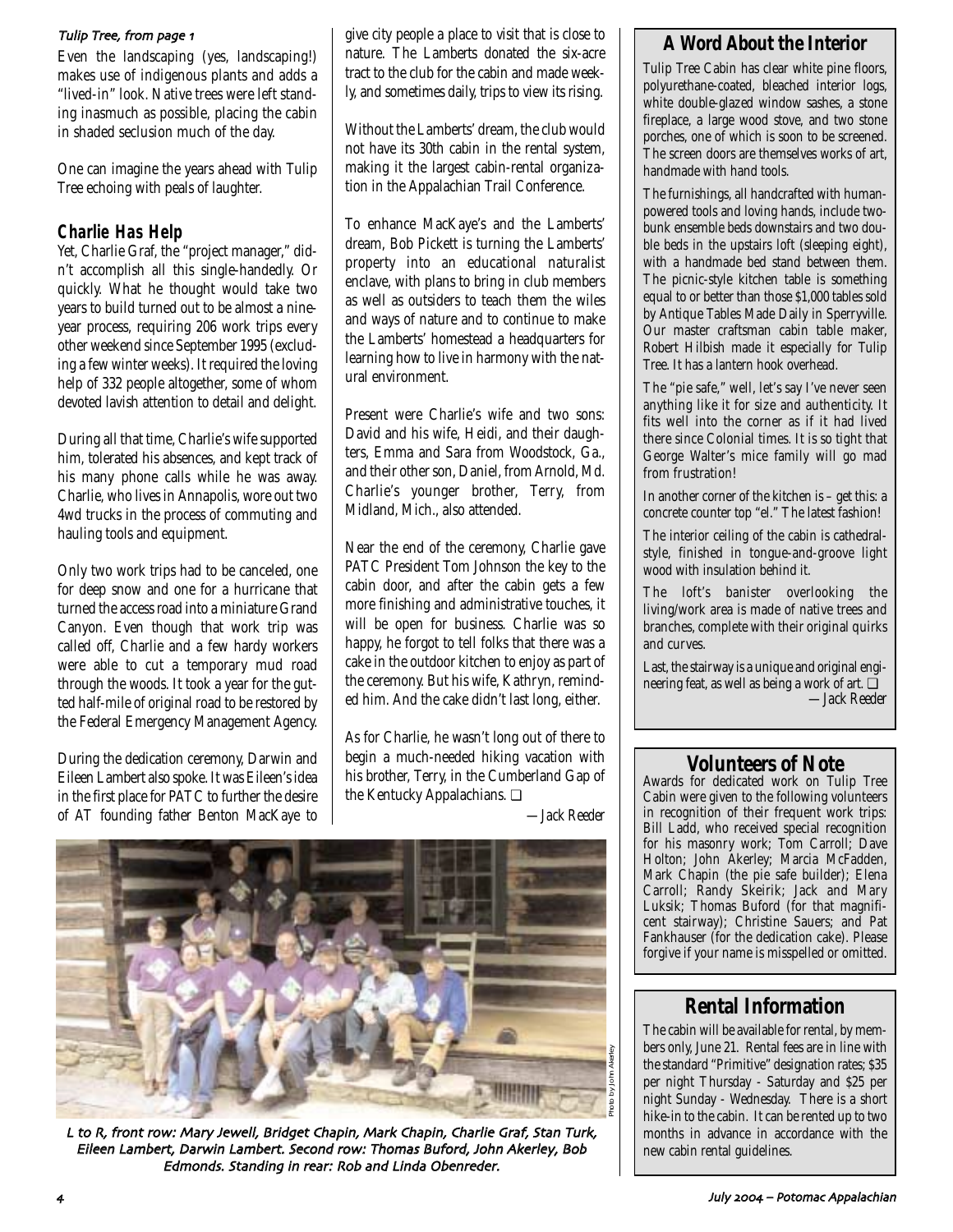# North District Crew Tackles Sam's Ridge

Legend has it that Sam's Ridge in Hazel Country was named after an early settler who was something of a hermit. Maybe. Members of the May 17-21 North District Crew suspect the ridge should have been named Steep and Muddy. After a day of playing in the mud on Dickey's Ridge building a 70-foot lateral drain and doing 110 feet of sidehill, the crew – Jay Fellows, Scott Miller, David Nebhut, Jane Weiland, and crew Chief Wayne "Muddy" Limberg under the guidance of SNP Ranger Don Harvey – started up Sam's Ridge. Despite the grade, heat, and a storm that cut one day short, by Thursday the crew had covered half the trail's 1.9 miles, constructing over 45 waterbars and checkdams. Friday saw the crew back in the mud, completing a 70-foot lateral drain and a log-and-rock culvert at the start of the Buck Hollow Trail just in time for use by a busload of Springfield Elementary students on a field trip. When one of the students asked the mud-covered crew members if they were auditioning for a TV



North District May Crew: Don't ask.



SNP North District May Crew: (I to r) Jane Weiland, Jay Fellows, David Nebhut, Wayne Limberg, Scott Miller, and Don Harvey. They say they only appear every 17 years.

reality show, he was told, "No. This is what happens to you when you feed the deer in SNP."

But it wasn't all work. Each evening found the group sampling the local cuisine, searching for towel racks (don't ask), and investigating the Luray vs. Loo-ray linguistic phenomenon. Rumor has it that a certain crew chief left his hat at Rainbow Hill in order to have an excuse to return for another helping of that worthy eatery's ice cream and pie. The fried dill pickles also come highly recommended. ❏

*—Wayne Limberg*

## Council, from page 2

for PATC donors at Charlie Chang's. The event was a success, with attendance estimated to be in the 20s. Susan is also working on a major donor program to acknowledge large gifts and donations to the club.

*Cabins:* Mel Merritt reported Tulip Tree and Gypsy Spring would be in the cabin reservation system within a month and that the Rock Spring Cabin project was winding up. The Catoctin Cabin renovation was progressing and would be completed next month, he said.

*Southern Shenandoah Valley Chapter:* John Held reported on the ongoing efforts of Lynn Cameron, SSVC conservation chair, in consulting on a conservation strategy for the Shenandoah Mountain area of the George Washington National Forest.

*MD AT Management Committee:* Regarding Annapolis Rock Campground, Charlie Graf announced the ridgerunner would start May 27. This is the last season in the original proposal to place a ridgerunner at the campground. Maryland Department of Natural Resources, as a member of the Maryland AT Management Committee, recommends continuing the rigderunner presence through 2005, because there is still some resistance to Leave No Trace policies at the campground, particularly the campfire ban. Charlie concurs with that recommendation

*Hikes:* Karen Brown and Lee Sheaffer announced a successful Capitol Hill hike, in conjunction with the American Hiking Society. About 20 congressional staffers joined a PATC/AHS hike of the Potomac Heritage Trail on April 24, 2004.

*Trail Patrol:* Holly Wheeler reported Trail Patrol would host its second annual National Trails Day Expo, this time at Big Meadows. Holly also announced the completion of the Backpacking 101 course, attended by 24 students. Holly announced there would be four ridgerunners in 2004, one in SNP, two in Maryland (alternating their assignments between the Annapolis Campground and the Maryland AT), and one in Pennsylvania.

*Maps:* Dave Pierce presented information on using Geographic Information System (GIS) for PATC Hiking Map Production. Currently, PATC uses negative engraving to produce maps. This system, though economical, is becoming outdated. Dave advised the club to look into the possibility of using GIS to produce PATC maps. This would be a major change and would involve substantial cost, as well as other considerations. Dave has outlined some the options for GIS conversion as well as some production concerns. He recommends the proposal to convert to GIS be considered as part of the club's business plan. Costs could be offset through grants.

The May Council meeting was attended by seven club officers, nine committee chairs, three chapter representatives, two section representatives, one staff member, and three other club members. ❏

*—Georgeann Smale, Secretary*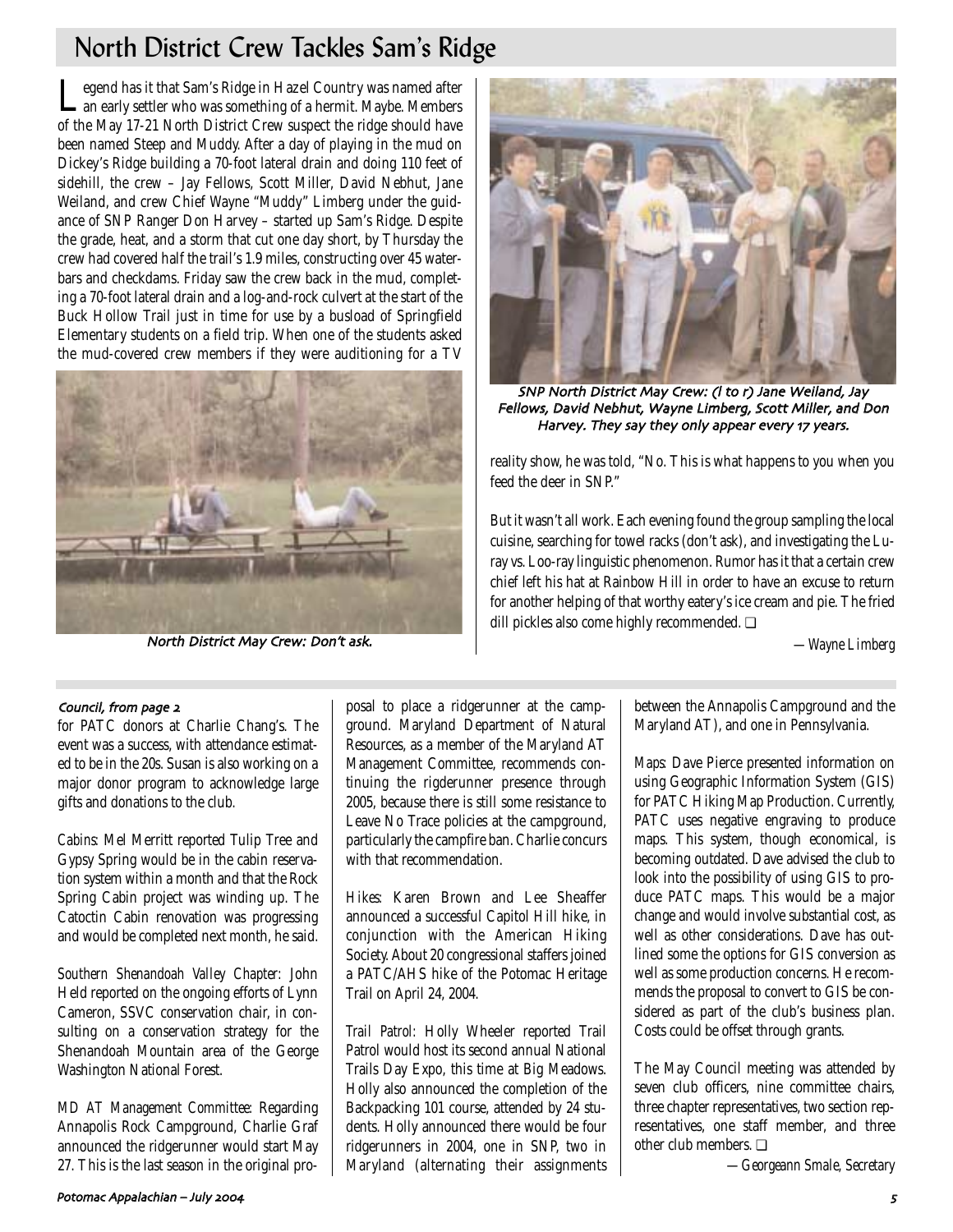# A Visit to Scotland –The Land of Skye

*A little over a year ago we ran another article on hiking in Scotland – yet it seems to be a favorite destination for lovers of the outdoors. Following is Part I of a two-part series sharing one person's visit to the wet and mild old country.* 

Skye is a land of superlatives. Beautiful, stunning, challenging, enthralling ... no one word is enough to describe this mountainous and sea-locked landscape.

Our trek was organized by Bespoke Tours as a nine-day feast of hiking in hills and resting in bed & breakfasts on the Isle of Skye. Judy Smoot, Jason Rainville, and I began our trek across Skye in the hills above Calligarry and ended at Duntulm Castle seven glorious hiking days later. We experienced nearly the full gamut of weather conditions: sun, clouds, rain, wind, and snow on the tops of the mountains.

# **Day 1:**

We began our 10-mile-plus trek by hiking uphill from Calligarry through sheep fields, following a farming track that became more indistinct the higher we went. After reaching the end of any visible trail, it was nearly all cross-country hiking. Navigation is very easy to do in this part of the world due to the lack of great stands of trees. But is the hiking truly easier? We would disagree as the knee-high heather bushes slowed our progress, and hidden boggy spots caused wet boots. But this only slowed us down so that we could soak in views of the distant Cuillin (a mountain range) and lose our breath to the beauty of it all.

Upon the skyline to the west was the Isle of Rum, with its intriguing jagged mountain terrain. After descending the hill, we came to the MacDonald Clan enclosure, which prevents the sheep from destroying the centuries-old trees, while enabling young ones to take root. Skye and Scotland were not always bare, but those cute wooly animals have helped reduce the hills to bare open heath. The trees in the enclosure are quite large, and one cannot help but think of the ancient fabled forests of Caledon.

We encountered our first brief shower, which in this open land you can spot coming … and going … as the end is usually in sight on a sunny day. The wind after the shower quickly whisks away any remaining moisture left on your pack.

The history portrayed in the moss-covered stone fences (6-700 years old), crofting house remains (small farms), and burial mounds boggles the American mind, because most of our historic structures are just under 300 years old even though the Native Americans have a much longer history with remains of it scattered sporadically across America.

Toward the end of our hike, we were able to luxuriate in warm sunshine on the tops of cliffs, looking down at adventurous sheep munching grass in the ravines below us. We eventually had to leave the unmarred cliffs and do some road walking into Tarskavaig. This town's name is Norse as the Vikings conquered a lot of Skye way back when.

While attempting to reach the very much ruined ruins of Dunscaithe Castle, Judy and I ceased to function after the 10th mile or more and let Jason march on. He was eventually accosted by our B&B taxi and we were all turned back toward Kilmore for much needed stretching and a hot shower.



# **Day 2**

Today's nine-mile walk contained the type of gloom we had anticipated Scotland to hand to us, consisting of glowering gray clouds and periods of rain. This was quite a switch from our previous day. We hoped for the best and set off from Ord after being dropped off by our B&B hosts. We went through the "kissing gate" (not exactly sure of the meaning behind that) and on to a grassy knoll. The trails and cross-country right-of-way hiking rules are quite relaxed here, with the belief that open country should be available to all. I like and embrace that philosophy. America seems stuffy and selfish compared to our UK brethren, with all of our No Trespassing signs.

We crossed the knoll and descended to a shingle beach containing a white house tucked back in the inlet. We worked our way around the slippery rust-, orange- and mustard-colored seaweed until we ascended the next grassy hill. We didn't have any rain until two hours into our hike, so we were able to enjoy the mists sweeping along the higher hills behind us, with a limited view of the coast below and distant coastline. Fog obscured the hills on the distant shore but we were able to get glimpses of two waterfalls that we would see up close the next day.

Our biggest challenge of the day was circumventing the glens or gullies between the hills. A couple of times we went straight down and up the other side. Another time we went downhill, nearly to the sea, and another, uphill to the beginning of the glen to cross. We waged war against the sporadic rain with waterproof jackets and pants. In this type of weather (wind blowing rain at your back, working up a sweat at times, getting colder while standing around) it would be very easy to become disgruntled and snippy about conferring as to which path to pursue. But we agreed that the weather would be nasty at times so you just live with it and concentrate on that warm B&B at the end.

Late September is an ideal time to visit Scotland as the miserable midges have nearly all been vanquished by the early frost. We did manage to encounter them once in a sheltered glen near a waterfall and I understand why 100 percent Deet is sold in stores there. I would not want to encounter a full-fledged swarm of the little beasties. You hardly know they are on your skin (or see them for that matter) until you feel the bite. One wonders how such a tiny insect can pack such a powerful bite.

We strolled through a forest that has been protected from the sheep invasion (not as old as yesterday's), which is a lovely place for contem-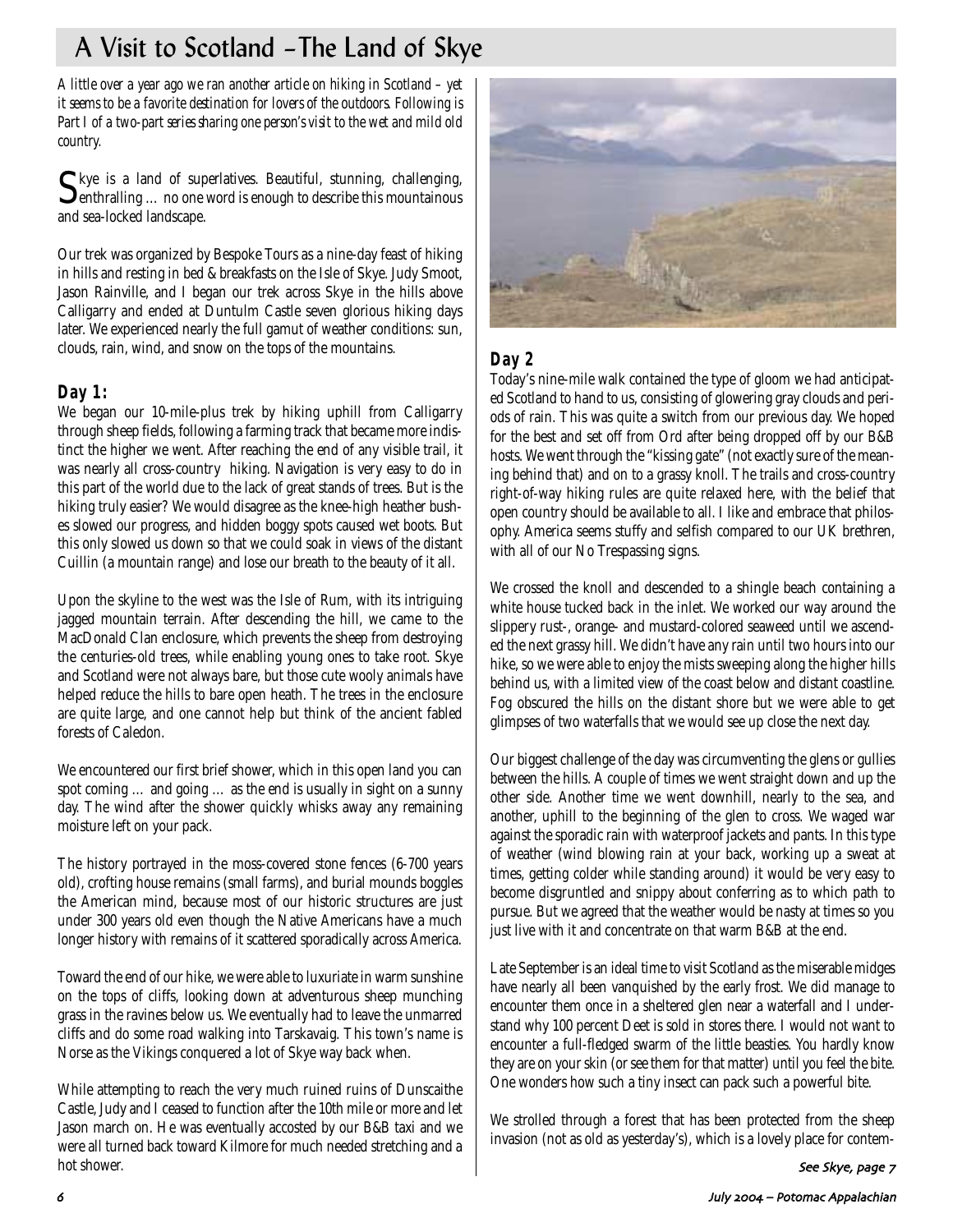## Skye, from page 6

plation. The forest contained up to 80-year-old elm and linden trees, which sheltered mosses, ferns, shamrock, and green grasses growing around them and on their roots. The twisted branches and gnarled tree roots with their green fur coats reminded us of what a fairy glen must look like. Magical. Speaking of ferns, they grow them about waist high over here.

We were not the only Looney Tunes roaming the moors. A 20-something man was yelling fiercely at his border collie as he worked the sheep. From the tone of desperation in his voice you would have thought the dog was herding the sheep over the edge of a cliff. I bet he was hoarse by the end of the day.

More spongy sphagnum moss springs, heather bounces, and slips in muddy sheep tracks were encountered before we spotted a road below us. In spite of all the mess, I enjoyed watching the wind ripple through the brown grasses, which looked like waves on the ocean.

Crossing a couple of fences, we passed several large beef cattle (they look bigger close up) and headed up the paved road from Drumfeign toward a pay phone about two miles hence. This type of weather would keep most folks in the United States indoors, but we spotted more folks out working on a truck. Tough Scots.

## **Day 3**

Today's weather was not much better than yesterday's although we had more rain-free spaces, with plenty of wind. We were dropped off outside of Broadford (our B&B town) and started an ascent up an older (1800s) limestone quarry site. We supposed they may have used the rocks for roads and such. This 10-mile hike was touted as being very scenic with the Cuillin hills to be seen all around. Unfortunately, the hilltops were mostly socked in. Nuts.

Once we topped the rise above the small quarries, the land before us looked like a barren waste beneath the gray clouds. The brown surface contained scant waving grass and shin-high heather. We crossed a stile and entered into a reforestation project. The tiny trees are native species planted in 2000 by a conservancy group trying to regain what Skye used to look like before decimation by the sheep.

After crossing the second stile, we rounded a bend and saw the shore before us. And yes, we were on the shore opposite to yesterday's hike as we spotted the white house and private beach in the distance. We descended to the remains of a crofting village named Boreraig. This contained about 10-15 stone buildings, most ruins only reaching chest height. This would have been a magical area to photograph under better weather conditions but mist was blowing in from the sea so the camera was used sparingly. More fishing debris lay about, which seems to be prevalent in any shore area. We took shelter from the blowing mist in one of the bigger croft houses and had a snack. Jason decided to relive his youth and so swung on a rope swing over a small stream.

With heads hunkered into rainjackets, we faced into the horizontal rain, which lashed against our cheeks. The wind was blowing from the same direction as yesterday, except that we faced the opposite direction. We stayed near the cliffs, making our way along the muddy shale path.

When we came to a more sheltered inlet, we ate lunch again standing up. According to a somewhat erratic schedule, the rain stopped for a couple of hours as we continued our trek. We came across the two gor-



geous pencil-thin waterfalls we had seen yesterday from the opposite shore. Snap, snap. We encountered our first hiker on our Skye trip, as this path is truly a trail and not a bushwhack like the previous two days. The trails in Scotland are not way marked (for the most part) as ours are with blazes. When you think about it, what's the use for markers when you are traveling through open country most of the time and the path is quite obvious? One of our B&B hosts commented on how hardy we Americans are for getting out in this type of weather. Americans are tough. Good image to have as truly the majority of Americans would rather only cope with a stroll around the mall. I must say that most "natives" we saw were not overweight. With only four channels of standard TV and excellent public transport, why not roam your country?

We eventually ascended to the top of the cliffs. The wind was so fierce that we were afraid to stand anywhere near the edge of the cliffs for fear of being swept over. We descended off the other side of the hill and passed a farm to the paved road beyond. Then our spell of dryness was over, and it was non-stop rain until the end. We survived the vehicles passing us by narrow margins on the single-lane roads and walked near the Elgol marble quarry, which is famous for its distinctive marble.

We were so glad to plop our wet selves down in the tearoom in Torrin as we were worn out from fighting the wind and rain. A mug of tea and some leftover shortbread from the previous B&B perked our spirits up considerably.

*—Susan Blye*

*Part two, Scotland – the Land of Skye, in next month's* PA*.*

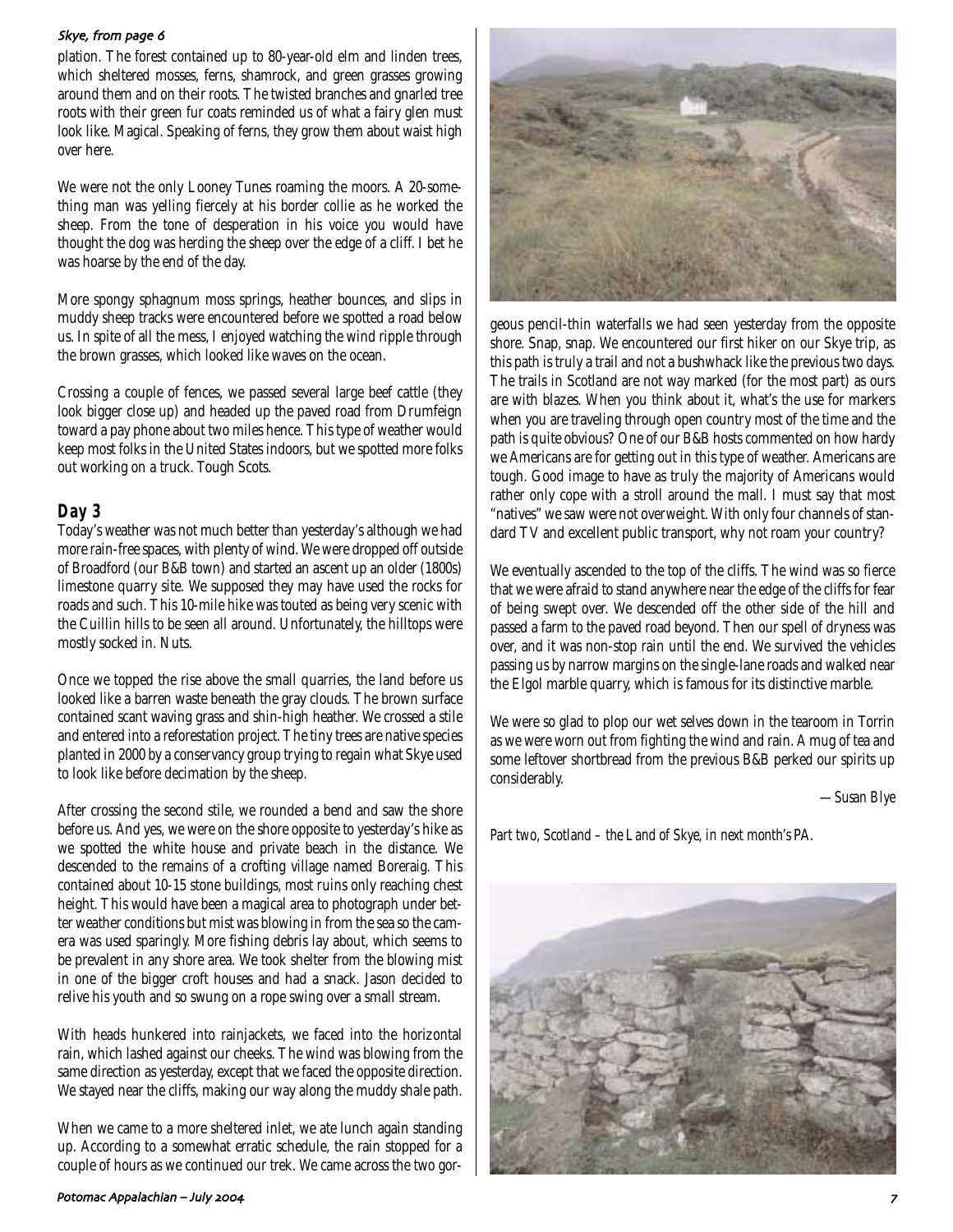# 38 Degrees North, 77 Degrees West

The summer after I graduated from high<br>school, my family loaded up the Coleman stove and tent and headed to the backcountry for one last pack trip.

My folks raise llamas as pack animals, and so our summers were always spent camping and fishing in the Colorado Rockies. I was heading to the Midwest for college, and what worried my dad was not the idea that I might experiment with boys and drugs and alcohol, but the possibility that I would forget all the things he had spent 18 years teaching me: namely how to execute a perfect roll cast and build a smokeless campfire.

It was for this reason the trip was designed to be memorable, and it lived up to expectations. The combination of five green animals, a boulder field, an avalanche scar that obliterated two miles of the trail, my dad's insistence that we never set up camp within at least one mile of passing someone on the trail, and his propensity to ford each stream at least twice sent me to college with a list of "why the outdoors is great" as long as my sunburned arm.

In August when my folks dropped me off in front of the freshman dorm, when the bushwhacking scars had nearly healed and the knots in my back that had been tied by the rocks under my sleeping bag had loosened a bit, I looked back on that trip fondly. New friends loved the photos of the llamas and the peaks and the lakes because they were just the sort of oddities college life had promised them, like having a foreign exchange student as a roommate or sharing a bathroom with 20 other people.

# **Hiking Here and Now**

That was eight years ago, and although I'm sure my roll cast is a bit shaky from disuse, my love of the outdoors is not. The weight of my backpack has become oddly comforting.

I have been in D.C. for nearly three years and am still not accustomed to the extravagance of city life. I could eat a different country's cuisine every night of the week for months without repeating a meal. I could make my way through every museum and head back through again for the new exhibits without pause. Every night of the week something is happening, and for a girl from a one-stoplight town it can be a bit overwhelming.

But when I throw my pack into the backseat of my car and pull out the highway and topo maps, I'm heading home. When the sun pulls me out of my tent in the morning, everything is simple and straightforward. Everything I need, I have – and I'm not carrying any extra baggage. I could hike for weeks and I would hardly be missed.

Maybe I just get heady from the elevation change, but when I whittle everything down to a tent and a few cans of tuna fish, things just seem to make more sense to me. I suppose that makes me simple. But when I crawl into my bag at night, muscles tight and shoulders sore, and fall asleep to the sound of the rainfly brushing against the tent and an owl calling in the trees above me, I know I got everything I could out of that day. And how often can any of us say that? ❏

*—Alexa Hackbarth*



A lexa and brother Andy packing with llama assistance in the Rockies.  $\|\cdot\|$  back2\_packing @cox.net

# Potomac Appalachian Trail Club - Trail Patrol presents BACKPACKING 101 An Introductory Backpacking Course

A second chance in 2004 to take this popular class The class provides those persons, 18 years and older, who have moderate or no backpacking experience with the opportunity to expand their enjoyment of the outdoors through the practice of backpacking. The class provides basic instruction in equipment selection and use, information and techniques to enhance safety and comfort, and Leave No Trace methods to protect our fragile backcountry environment. It also provides more experienced backpackers an opportunity to hone or renew their skills and adapt their backpacking techniques to the Leave No Trace wilderness ethic. The students will then use their new skills on an overnight backpacking trip accompanied by experienced backpacking instructors.

## **Introduction Night** September 13, 2004 (Monday) 7:30 – 9:30 p.m. Headquarters, 118 Park Street, SE, Vienna, Va. **Instructional Weekend** September 18- 19, 2004 8:00 AM Sat. – 4:00 p.m. Sun. Prince William Forest Park, Triangle, Va. (Sat. overnight car camping in campground encouraged but not required) **Overnight Backpacking Trip** October 2 - 3, 2004 (Sat.– Sun.)

Trip destination and times TBD \$60.00 PATC Members; \$75.00 Non-Members For more information, contact John Browne: 703/425-5645, e-mail: back2\_packing@cox.net

## Potomac Appalachian Trail Club - Trail Patrol presents

# Backpacking How to Plan and Enjoy a Backcountry Outing

An Intermediate Course Focused On Planning Small Group Trips

Working in groups of eight or less, participants can expand or renew their skills by planning and executing a three-day group backpacking trip. The course covers equipment selection and use, route planning, food planning, safety and comfort in challenging conditions, and Leave No Trace (LNT) principles. Experienced instructors facilitate group planning sessions and accompany the weekend trip.

### **Group Planning Sessions**

Three Monday nights, 7:30-9:30: Sep 13, 20 and 27 , 2004

Headquarters, 118 Park Street, SE, Vienna, Va. **Weekend Outing – Location TBD**

Three days, two nights: Columbus Day weekend, Oct 9 - 11, 2004 \$40.00 PATC Members; \$55.00 non-members **Pre-registration is required. Applicants must know the basics and have some backpacking experience.** 

To receive a registration form and for all other information, call or e-mail John Browne: 703/425-5645,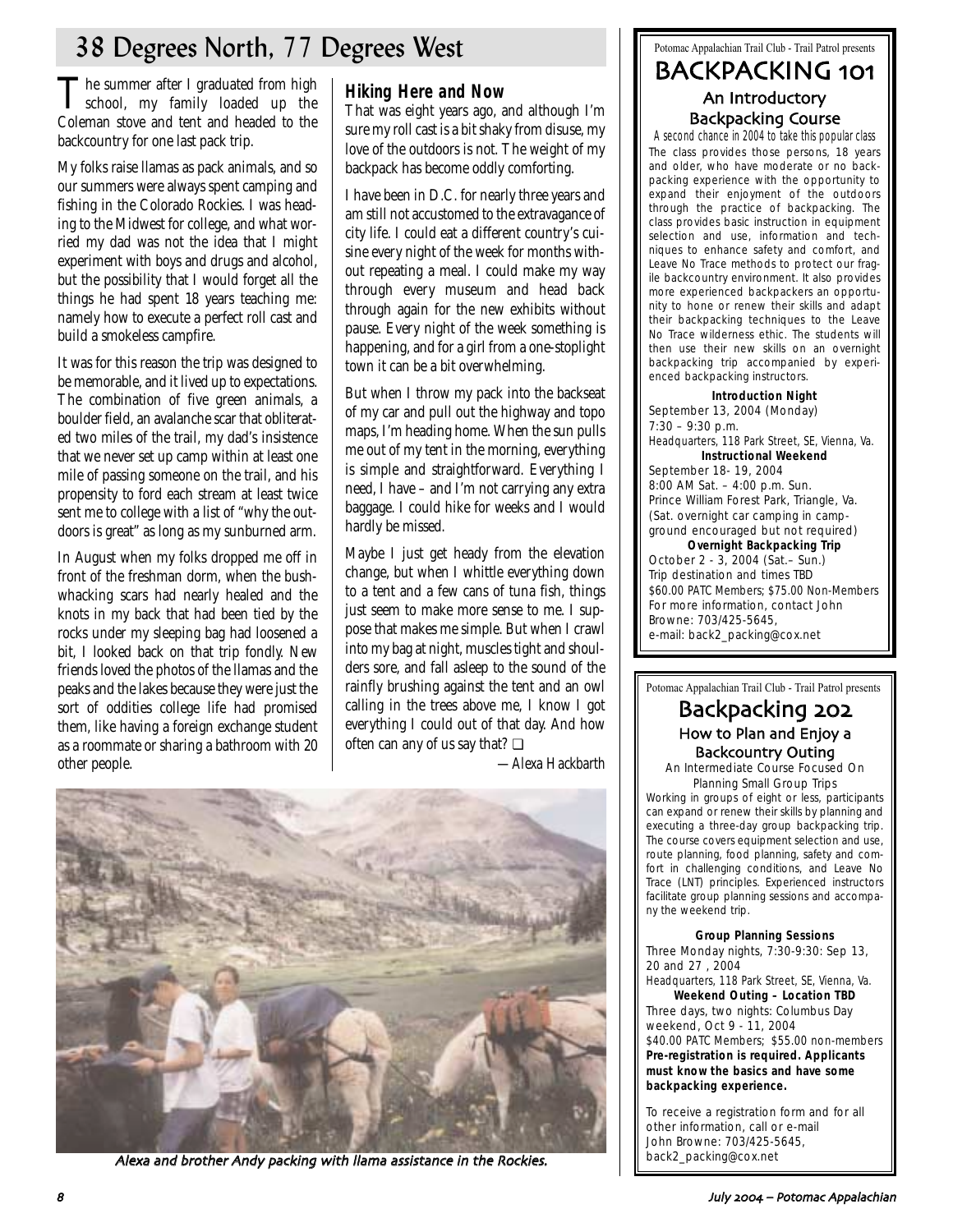# Volunteers Appointed in May

Trail Overseers

John Bridges Passamaquoddy Dan [Skip] Banks Fishers Hill Loop Trail Christian Frazar Cat Rock Trail

Shawn Green **AT** - Simmons Gap to Pinefield Gap Steven Kurt Neumiller AT - Trans Mountain Trail to Duke Hollow Shirley & Herschell Blevins AT - 4H Center Trail to Tom Floyd Wayside Tom Floyd Wayside & Ginger Spring Trails Kathy & Steve Sharp Tuscarora Trail - Gore to Hunters Cabin passes by Howze Campground Margie Knott Tuscarora Trail - High Rock to VA 671/681 Jct. George Schubert Tuscarora Trail - Hunters Cabin to Northern Rockfield Tuscarora Trail - Northern Rockfield to Southern Rockfield Keith Dailey Tuscarora Trail - Shanghai Road to High Rock Deadmule Trail Cynthia & Steve Watson Piney Branch Trail (lower) Pablo Gutman Thornton River Trail (upper) Old Misery Trail

# Tails from the Woods by George Walters



 $^{\prime\prime}$ OK!... Now Bite the Tip and watch what Happens!"

# **From a PATC AT shelter log book:**

*"If you can carry your bottles and cans up the mountain full, can't you take them back down empty?" ...* 

**—by a man who picked up 55 bottles and cans**



*Hiker's Notebook*

**Common Name:** Mayapple, Wild Lemon, Mandrake, Umbrella Plant

**Scientific Name:** *Podophyllum peltatum* (from Greek *podos* meaning foot, *phyllon* meaning leaf and *pelta* meaning shield; all refer to the shape of the leaf)

A distinctive umbrella shaped plant that grows in large colonies in deciduous forests throughout the eastern United States.

**Potpourri:** The roots, leaves and stem of the Mayapple are poisonous, causing inflammation of the eyes and severe dermatitis. Alkaloids in the root structure that protect the plant from parasitic diseases are the source of the poison. The only edible part is the fruit that grows at the juncture of the bifurcated stem. Its appearance in May gives the plant the primary generic name, Mayapple, and its lemon taste the name "Wild Lemon."

The Mayapple was used by Native Americans as a medicine: the root was dried and ground into a powder to make a laxative tea to treat intestinal worms and as an insecticide, the liquid directly from the root protected corn seeds from insects. It was also used by the Iroquois and Huron to commit suicide, death occurring in hours.

Mayapple has been recognized as a pharmaceutical since the 1820s. It is not grown commercially, but about 300,000 pounds are collected in the wild for the drug Podophyllin and its derivatives which interfere with cell division by poisoning the cell during mitosis. Podophyllotoxin is used in creams as a treatment for genital warts and Etoposide is administered intravenously or orally mainly to treat testicular cancers and small cell lung cancers. ❏

*—William Needham Visit the Hiker's Notebook Web site at: mwrop.org/W\_Needham/h\_notebook.html.*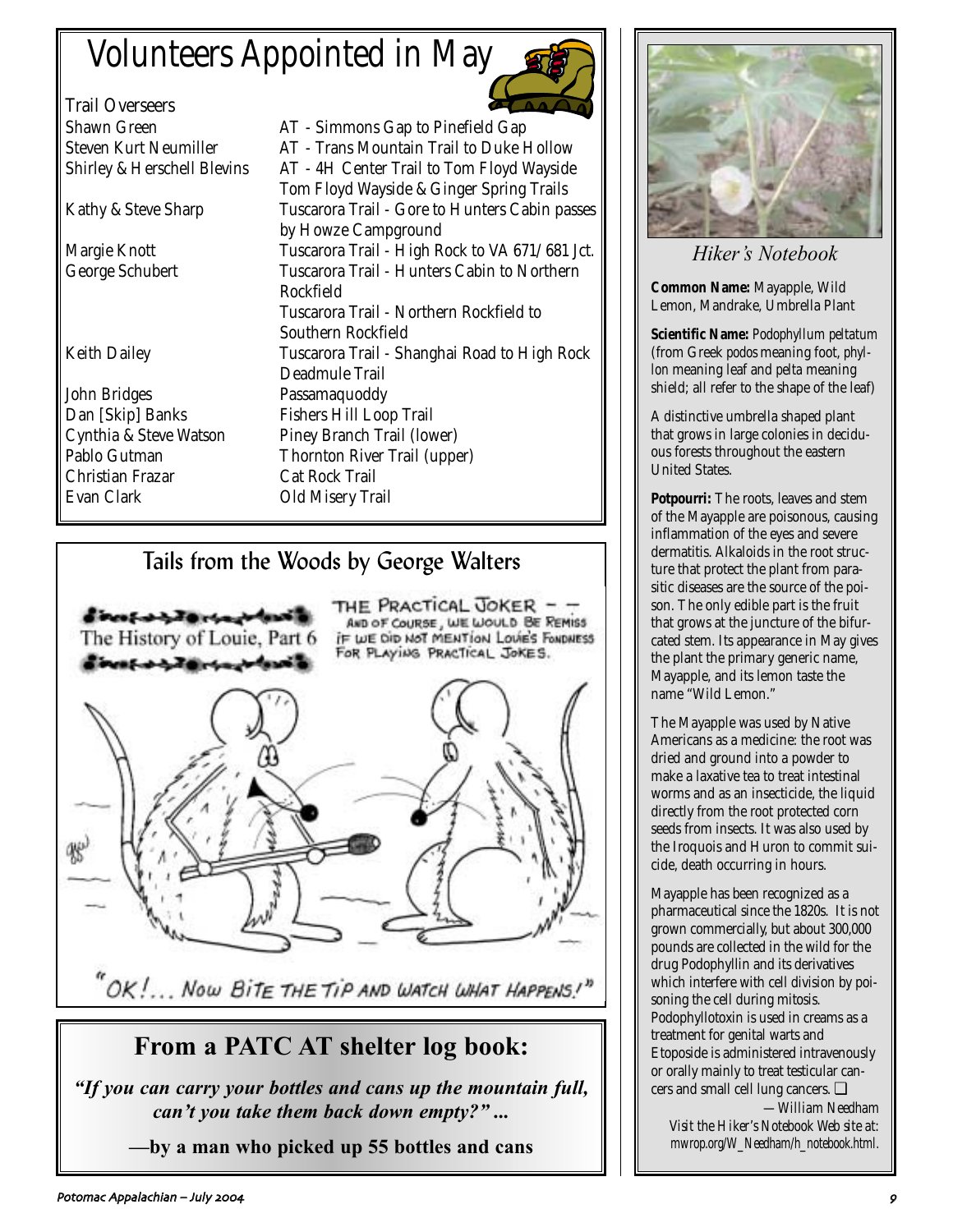# My Favorite Trail Tool?

What's your favorite trail tool? Each time I'm asked, it's harder for me to answer – there are so many from which to choose, after all.



What's this picture doing here? Is an animal my favorite trail tool? Hardly. I don't personally know many animals, but this one may, like Gollum, yet play a role in this tale.

Some have described trail crews as "a bunch of animals!" I don't believe we are. I don't even know that many trail crew people who look all that scary, even after a day's work. Or before. Of course, there is the occasional exception.



But, back to the question: What's a Trail Tool? There's always the smart aleck who'll jump up and shout: "People Are Our Strongest Asset!" in answer. Does that mean that everyone in a trail crew is strong? (Aleck Jr. might point out the truth in this, particularly with a crew returning from a day hacking duff and moving rock. But, that's another tale.) Now, this is going to anger some HR types, but, well, I don't know anyone on a trail crew, least of all me, who claims to be an



"asset" or a "resource." We are often called many things – some beginning with an  $A'' - a s$  am I, but '"asset" is hardly one of these.

I mean, do these folks look like "resources" to you?

What is a resource to a trail crew? Right: a Trail Tool. What are Trail Tools? Somethings like these:



•McLeod,





• Cutter mattock.

• Pulaski,

• Pick mattock,



•Truck to carry them.

People who populate trail crews do so for very specific reasons, for they are very discerning folk. They work hard during each week, and they value their recreation time. They know how to relax and enjoy themselves when the time comes (usually, on weekends). Each knows that her or his contribution is invaluable and should be recognized as such. They are not cogs in a machine, but individuals whose individual efforts are unique unto themselves. Assembly-line labor is not for them, as you can see.





It takes careful, compassionate, and sensitive persons to lead such elite groups of people. Leaders who know what to do and when to do it. Leaders who gauge the seasons and the weather correctly to avoid problems and allow the individuals on the crew to work and contribute effectively. Leaders of crews eschew

the idiosyncratic and

eccentric. They are always calm, cool, and collected. They are, after all, inspired by the demeanor of those whom they purport to lead.



But, what has this to do with my favorite Trail Tool? For that, I turn to a corollary of the Pythagorean Theorem. We all know that Pythagorus claimed that a  $2 + b$   $2 = c$ , where "c" is the hypothetical and "a" and "b" are triathletic. The less-known corollary holds that  $c=l h + r h$ , and it seems simple enough, when "c" equals any tool that the "left hand" and "right hand" are able to grasp at any given moment. In my case, in most circumstances, "c" would be a dram of Scotch. But, that's me. (By the way, I excelled at Geometry in high school. Carried me right into Algebra II.)



Trail crews typically apply this corollary in ways both routine and remarkable. I have, after all, been a Keen Observer of Trail Crew Phenomena (often confused with the paranormal) over the years. In fact, I can claim to be an Expert Observer, so extensive is my experience. I have observed trail crews first make soup of mud and convert that, magically, into Tread.

What is Tread, you ask? What happened to the Trail Tool thing? I used to think that tread was what I walked on as I hiked, like what you see here. I learned that this type of tread isn't "Tread." It is, in fact, Tread Gone Bad, and that's a horrid thing.

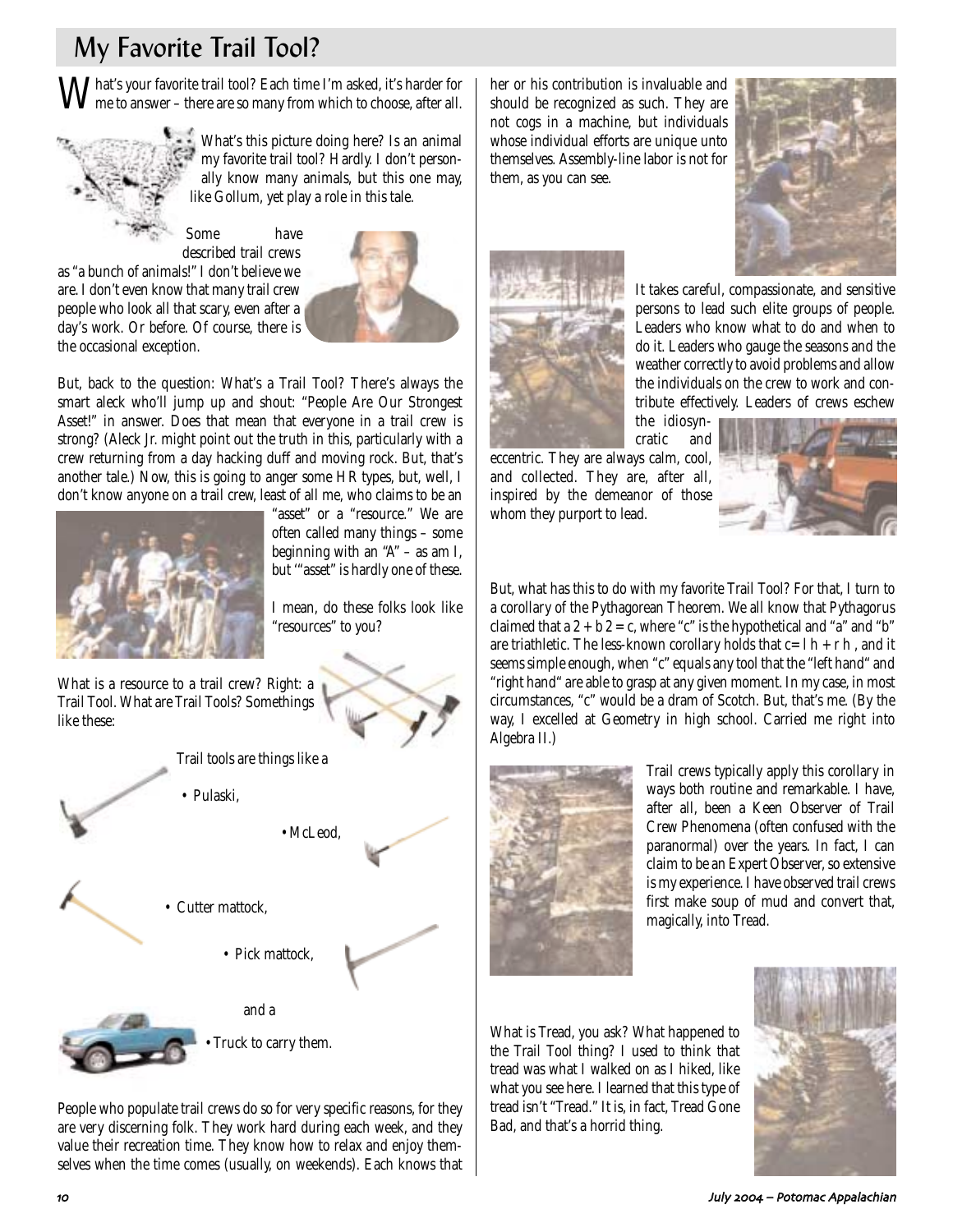



What is Tread? It is, I discovered, that, and much more. It is the goal, the epitome of a Trail Crew. It lies at the end of the journey, but is as important as the journey itself. Is it pretty? Yes. No. Maybe. Is it obtained in a pretty manner? No. Probably not. Don't ask.

Who would mangle the Zen mysteries so, and get away with it? Yes: Trail Crews. What type of person will you meet on a Trail Crew? Are you Looking to Meet People? Looking To Meet Someone? That person, or persons, may very well be on a Trail Crew.

"Trail Crew" is a much misunderstood and, occasionally, maligned genus. In the first place, there's hardly any genius to the composition of a trail crew. Many of the multitudes who throng the woods in search of their first Trail Crew find themselves guilty of Heightened



Expectations. For instance, it is not true that Trail Crew members dine al fresco on nuts, berries, and grubs. They do not (often) chew on pemmican of their own making. As disappointing as this must be, it gets worse. I caution the faint of heart that Trail Crews rarely cohabit in rustic caves, recording their ventures and victories with raw pig-

ments smeared on the rock walls. Nay, the dirty little secret is that most Trail Crews live the Life of Wryly, feasting at catered banquets and residing in luxurious mansions hidden from known

paparazzi.





Trail Crew members spend their time, when not wreaking havoc on Mother Nature, engaged in a variety of activities, most of which are suspect at best. Consider, for instance, their insistence upon Cleaning Tools (Tools? Are we back on that, again?)

(I have it on Good Authority that the Department of Homeland Defense is particularly interested in following up on this.) It is true that Trail Crews are notorious in their sleeping habits; they habitually cohabit their Luxurious Mansions under coed-type conditions. Some

even use Tents. They rarely leave clues behind after they move on. Bear in mind that Trail Crews are nomadic by nature. They are never satisfied with any one place; they often move from one area to another.



Trail Crews are also nefarious in their non-chauvinistic attitudes toward traditional gender roles. They don't seem to care about such normally-encountered social baggage.

One young woman in particular is renowned for her ability to move rocks faintly resem-

bling boulders (and recalcitrant crew members) with hardly a shrug of her dainty shoulders.





It is true, of course, that these people work hard and produce outstanding results as they create Tread (remember that?) from nothing. Nothing, that is, but bramble and vine and poison ivy (!) and (dare it be said) mis-placed rock. They go out on weekends of their own choosing, do what they do best, and go home. Their praises have been sung by hikers and

bureaucrats alike. They care not what happens to them, so long as they can do what they do best on their own terms. Is the work difficult? Is it tiresome? In most cases, no one can answer questions such as these on behalf of an entire culture (and, Trail Crew is a distinct culture as well as genus).

On the other hand, it's hard not to notice the condition of most Crew members as they return from The Trail and contrast that with the memory of the group as they gaily and gleefully approached their work in the morning.





But, What's MY favorite Trail Tool? The one for which I LUST? I just can't think of it right now, but it's on the tip of my tongue … ❏

*—D.H. White*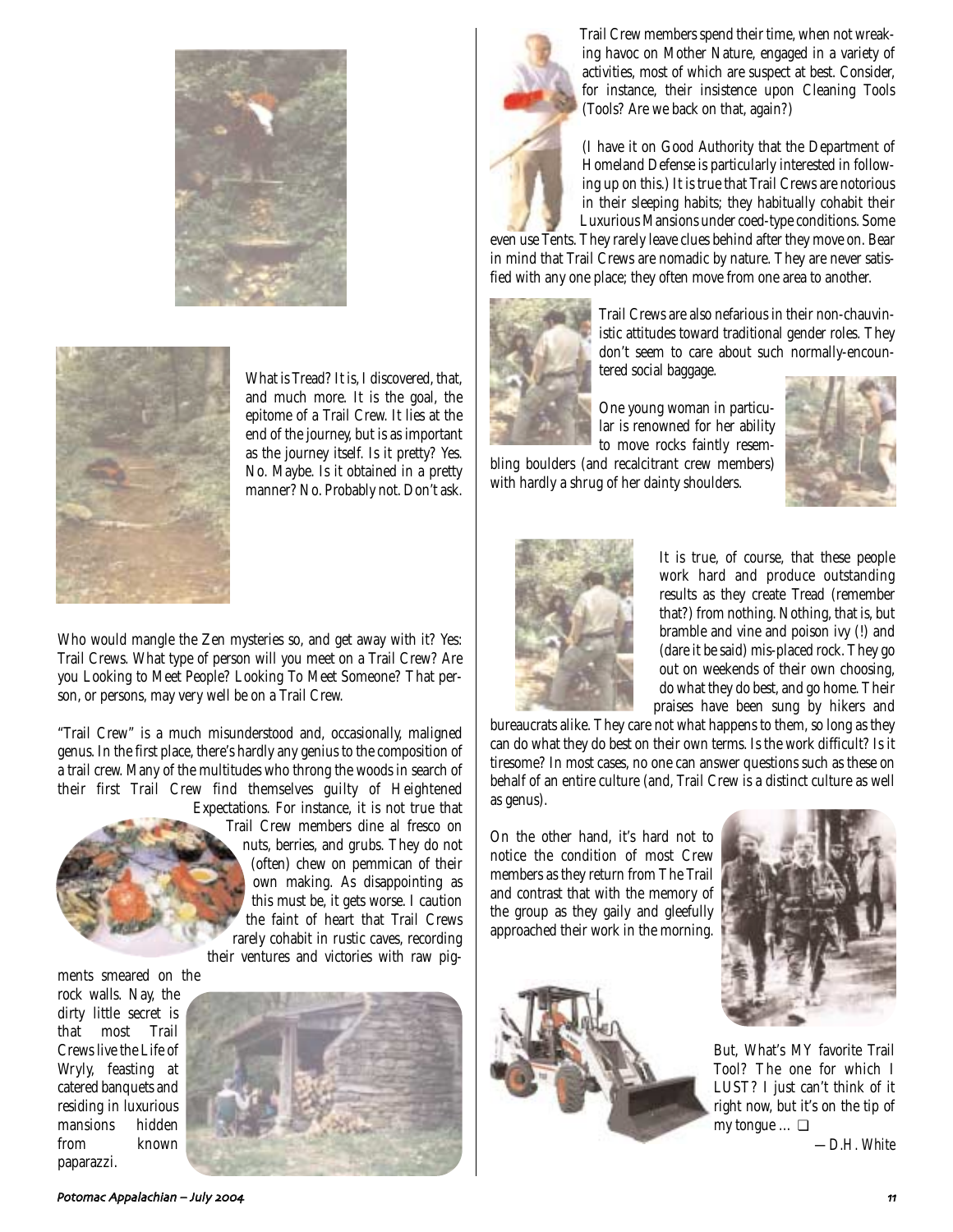## Charlottesville Chapter

The Charlottesville Chapter hikes every Saturday; summer, winter, and in between. Hikes are usually 8 to 10 miles. We usually maintain trails on the last Saturday of the month. Meet at Sprint parking lot, 2307 Hydraulic Road, at 9:00 a.m., with food and water for the day. The majority of hikes are in the southern and central districts of Shenandoah National Park, with some in the north district and in George Washington National Forest. Our Chapter<br>hikes are posted at www.patc.net/ hikes are posted at www.patc.net/ chapters/char/hikes.html. INFO: Jere Bidwell 434/295-2143 or John Shannon 434/293-2953.

## North Chapter

The North Chapter of PATC conducts monthly trail work trips on the Maryland and Pennsylvania sections of the AT and on the Pennsylvania sections of the Tuscarora Trail. We also lead hikes on these and other trails. Maryland AT work trips are generally held on the first and third Saturdays – contact Nancy Hammond (mdtrail@yahoo.com) 301/739-0442 for information. Pennsylvania work trips are generally held on the AT on the first Saturday and on the Tuscarora on the third Saturday – contact Pete Brown (peter.brown4@worldnet.att.net) 410/343-1140. Pennsylvania AT work trips also include an optional Saturday evening dinner at the Gypsy Spring cabin. For information on upcoming hikes, contact Chris Firme (bncfirme@innernet.net) 717/765-4833. For general chapter information, contact chapter president Pete Brown or visit the North Chapter home page (www.patc.net/chapters/north/).

## Northern Shenandoah Valley Chapter

The Northern Shenandoah Valley Chapter sponsors hikes in national and state parks and forests in the Shenandoah Valley vicinity, open to the public, on a monthly basis except during the winter. Hikes are posted in the Forecast. Other activities are in the NSV Chapter Newsletter. For further information contact Lee Sheaffer, (thumpers@visuallink.com) 540/955-0736.

# **Chapters**

## Southern Shenandoah Valley Chapter

Refer www.ssvc.org or the one linked to the PATC Web site for descriptions of hikes and work trips. We usually hike in the southern and central districts of the SNP and in the GWNF. Contact the listed hike leader for information about a specific event, or contact Michael Seth 540/438-1301.

## West Virginia Chapter

Chapter meetings at Highacre are on the second Wednesday of Feb., Apr., Jun., Aug., Oct., and Dec. See Forecast for upcoming activities. For information about the chapter or to receive the newsletter, contact Judy Smoot 540/667-2036 or e-mail wvpatc@hotmail.com.

## Ski Touring Section

The Ski Touring Section has served since 1974 to introduce Washington area residents to crosscountry skiing and to provide cross-country skiing opportunities to experienced skiers. The Section sponsors winter weekend ski trips for all levels of skiers to nearby mountains in Maryland, West Virginia and Pennsylvania, as well as periodic social events year round. INFO: Bert Finkelstein (bertf@erols.com) 703/715-8534.

## Mountaineering Section

We're a diverse group of local Washington, DC area climbers. Young and old, male and female, crag rat, sport climber, and alpinist, active and armchair types – we all enjoy climbing in its many varieties. We also share common interests in promoting safe climbing, conserving the outdoors, developing new climbers' skills, representing the Washington area climbing community, and having fun! We provide instruction for those wanting to learn the basics – we're not a school, but we can get you started. We go climbing, either locally or further afield, nearly every weekend. In the winter we organize trips to the Ice Festivals in the Adirondacks and the White Mountains for beginning and advanced ice climbers. For further information contact Andy Britton, (tallandyb@aol.com) 703/622-1920, or Mack Muir (MackMuir@edisaurus.com).

## PATC Hikes

PATC offers organized hikes appealing to the diverse interests of our members. There are K-9 Hikes, which invite you to bring your favorite dog; Family Hikes tailored to kids; Natural History Hikes stalking the fascinating but often elusive flora and fauna of the region; hikes featuring varying levels of difficulty with the Easy Hikers, In-Between Hikers, and Vigorous Hikers; Birding Hikes with experts to help sight and identify our avian neighbors; Historical Hikes tracking little-known structures in Shenandoah National Park; Series Hikes tracing the entire length of the Tuscarora Trail or the trails of Pennsylvania, section by section; Backpacking Hikes traversing the tracts of West Virginia and Southern Virginia; hikes scheduled for weekends; ones scheduled for weekdays; Geology Hikes led by experts from the Smithsonian focused on the unique stratigraphy of our area; Mushroom Hikes with mycologists; Waterfall Hikes to beat the summer heat; and Outreach Hikes to get together with the members of area groups like the Sierra Club or the Congressional Hikers. That is just to name a few. Check out the Forecast calendar and hear updates on the weekly tape (703/242-0965).

## Other Clubs' Hikes

Capital (www.capitalhikingclub.org) and Wanderbirds hike on Saturdays and Sundays, traveling by bus and leaving from downtown, with suburban stops as well. Center Club, Northern Virginia Hiking Club and Sierra Club hike on both Saturdays and Sundays using carpools, which often leave from a suburban Metro stop. Schedules are available at PATC Headquarters and are published in area newspapers on Fridays. The schedule of West Virginia Highland Conservancy outings in the Monongahela National Forest and surrounding areas is on their web site at www.wvhighlands.org.

# KEY to Forecast Activities

All events are marked for easy identification. Late changes or cancellations are listed on the weekly information tape (703/242-0965), which is updated on Sunday evening for the following seven days. The Forecast can also be<br>found on PATC's Web site at PÁTC's www.patc.net/activities/forecast.html.

- **\*** Hiking Trips
- \* Backpacking Trips
- $\mathcal{R}$  Trail Work Trips
- **i** Cabin/Shelter Work Trips
- **A** Ski Trips
- Special Events
- $\blacksquare$  Meetings
- $\varnothing$  Classes
- $\frac{2}{3}$  K9 Trail Blazers (dogs permitted)

Note to all hike leaders: Please ask nonmembers on your hike if they would like to join PATC, then get names and addresses so a club volunteer can send them information packets. Thanks!

## Meetings

Meetings are held at PATC HQ, 118 Park Street, S.E., Vienna, VA unless otherwise noted.

## New Members (PATC) – First Wednesday

7:30 p.m. Curious about the club? Want to learn more? The best way is to attend a New Members meeting (but you don't have to be new to qualify). Attend the meeting and find the mysteries of PATC revealed in full. Refreshments will be served. Directions to PATC: Take Rt. 123 into Vienna, Va. and turn east on Park St. (Rt.675) to 118 Park St. on your left. INFO: Jane Thompson 301/565-6704 x208.

## Mountaineering Section – Second Wednesday

8:00 p.m. – We meet every month unless noted in the Forecast. INFO: Mack Muir (MackMuir@edisaurus.com)<br>703/960-1697 or PATC's Web site: 703/960-1697 or PATC's Web site: www.patc.net/chapters/mtn\_sect.

## Shenandoah Mountain Rescue Group

Business meeting - Last Tuesday of each month, 7:30 p.m. INFO: Doug Sigman (join@smrg.org), 703/255-5034, or www.smrg.org.

## PATC Council – Second Tuesday Meetings

7:00 p.m. sharp. The PATC Council meets every month to conduct business of the club and once a year for a Dinner meeting. All members are welcome. Come see how we make decisions about your club. INFO: Wilson Riley (wriley@patc.net) 703/242-0693 x11.

## Trail Patrol – First Tuesday

7:30 p.m. Trail Patrol volunteers are PATC's goodwill trail ambassadors to the hiking public. They provide a visible, reassuring presence on the trails, educating the public on good hiking practices, minimum impact hiking, and camping ethics. Patrol members are trained in land navigation, emergency procedures, radio communications, and personal equipment. All patrol volunteers are also expected to become certified in a recognized basic first aid course. Some equipment and uniform items are provided upon completion of training. INFO: Holly Wheeler (trailpatrol@patc.net) 301/486-1598, or see our section in PATC's Web site: www.patc.net/volunteer/trailpatrol.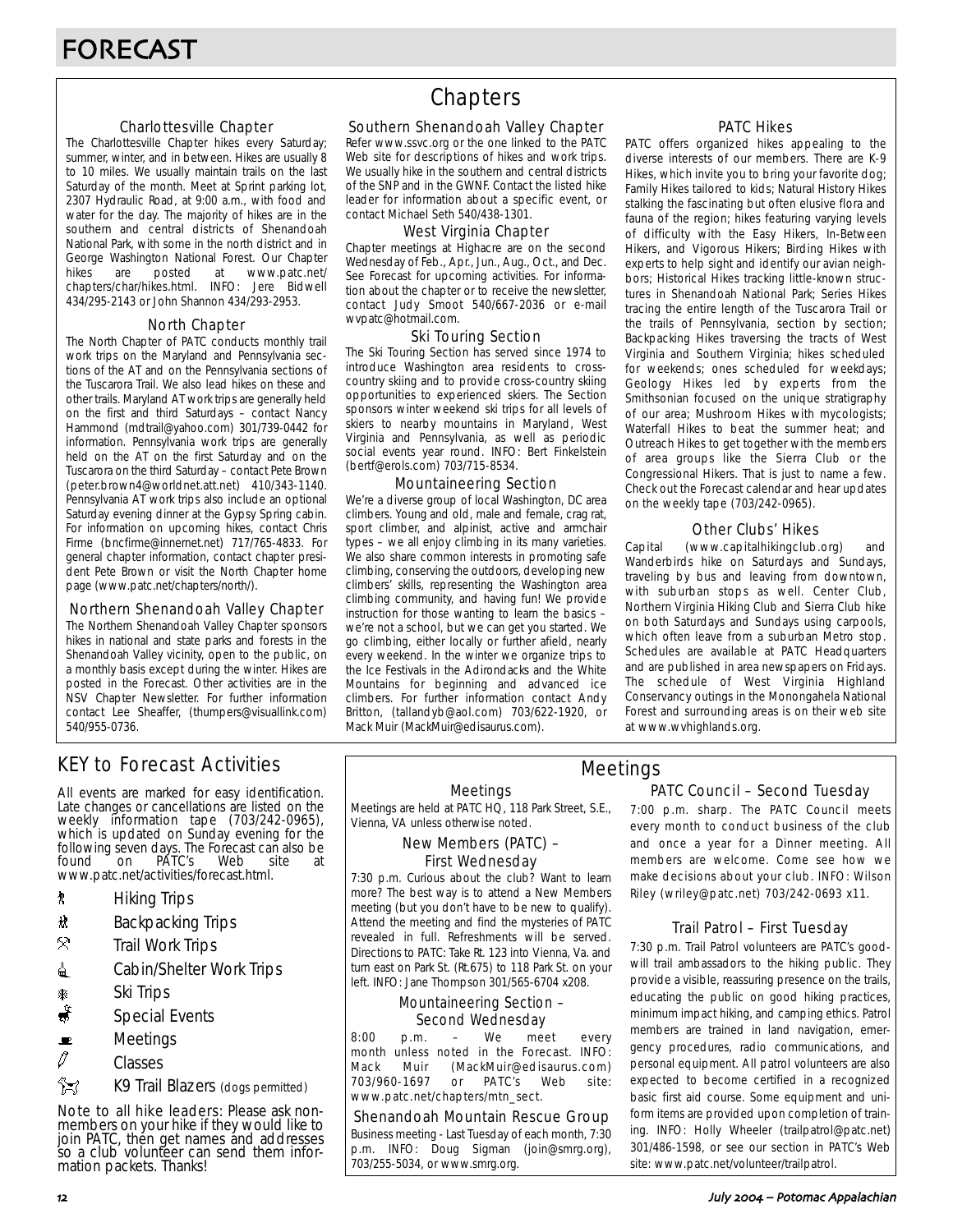# **FORFCA**

# JULY

### 1 (Thursday) DEADLINE - August Potomac Appalachian Material due to editors

5:00 p.m. All items for the next issue of the newslet-<br>ter due. Send Forecast events to ter due. Send Forecast events to PA-Forecast@patc.net and all other articles to the editor at lindashannonb@mac.com. NOTE: Do not send photos or articles to headquarters. E-mail for address.

# 6 (Tuesday) ` HIKE - Family Hike Quantico, VA

Prince William Forest National Park. Escape the hubbub of everyday life in this beautiful 17,000 acre park. We will hike about 1 ? miles round-trip up to a waterfall. There is a bike path around the park road so bring your bikes, scooters, etc. and we can go for a ride after the hike. We'll picnic along the way and wade in the creek if water level and weather permit. INFO: Lauren Lang (at94L@netzero.net) 703/631-9278.

# 6 (Tuesday) ` HIKE - Vigorous Hikers

Central District, Shenandoah National Park, VA Climb Robertson Mountain, visit upper Whiteoak falls, do the Whiteoak Fire Road to Bettys Rock, return via Crescent Rocks and Corbin Hollow. About 16 miles with 3500 foot climb. INFO: Dave Kennamer (dkennamr@yahoo.com) 301/299-9563.

6 (Tuesday) \MEETING - Trail Patrol, 7:30 p.m.

# 7 (Wednesday) ` HIKE - Midweek Hikers Location to be determined

The PATC Midweek Hikers carpool each Wednesday from the Washington DC area to trailheads. Hikes are at a moderate pace and about 8 to 12 miles in length with varied elevations. Current information, including meeting place, time, leader's name and phone number, and a detailed description of the hike are available on the PATC Activities Recording 703/242-0965.

## 7 (Wednesday)  $\mathbf{\dot{E}}$  MEETING - New Members (PATC), 7:30 p.m.

# 10 (Saturday) . TRAIL WORK TRIP - South Mountaineers Appalachian Trail, MD

If you like it hot, come out on this event and bring plenty of water. Some of our best work is done with sweat on our brows, moving rocks or weeding. Expect to work into early afternoon (if conditions are reasonable) and hike 1-4 miles. INFO: Nancy Hammond (mdtrail@yahoo.com) 301/739-0442.

# 10 (Saturday) . TRAIL WORK TRIP - Rock Creek Park Crew Rock Creek Park, DC

8:15 a.m. - noon. Rain date July 24. Jules Jusserand, an early 1900s French ambassador, has the only memorial in Rock Creek Park. Come find out where they put it. Meet at the Rock Creek Nature Center located south of the Military Road NW park entrance. INFO: Mark Anderson (dc.trails@verizon.net) 202/462-7718 or Ranger Ken Ferebee 202/895-6221.

# 10 (Saturday) . TRAIL WORK TRIP - Yankee Clippers Appalachian Trail, PA

Join the North Chapter trail crew for an all out attack on weeds, greenbriars, and other such trail nemeses. We will meet at US 30 and PA 233 at the park-



ing lot of Caledonia State Park. Departure 9:00 a.m. sharp. INFO: Pete Brown (peter.brown4@ worldnet.att.net) 410/343-1140.

### 10 - 11 (Saturday - Sunday) CABIN WORK TRIP - Southern Slackers Harpers Ferry, WV

Highacre House. Put the roof and siding on the old privy. Maybe clean up the barn. Get off your duff and let me know when you can help out. \$10/weekend/person for the 3 meals. Need cooks. Need workers. Need help. INFO: Thomas C. Jorgensen (hairatheart@aol.com) 540/456-4760.

### 10 - 11 (Saturday - Sunday)  $\ell$  CLASS - Wilderness First Aid (WSC) Alexandria, VA

A program of the Wilderness Safety Council, this eighteen-hour class includes classroom study, hands-on practice, and results in a two-year certification. The cost is \$160. Registration is limited to 25 people. INFO: Christopher Tate 703/836-8905.

### 10 - 11 (Saturday - Sunday) ` HIKE - WV Chapter Ohiopyle, PA

Laurel Highlands Trail in western Pennsylvania, Section 1; Ohiopyle State Park to Maple Ridge Summit, 11 miles. Depart Saturday morning, July 10, car camp at Ohiopyle State Park. Hike starts 10:00

## An Introduction to Leave No Trace

The last Sunday of each month during the 2004 summer, July 25, August 29, from 9:00 a.m. to noon, on the Billy Goat Trail, section A.

Join a hike along the Billy Goat Trail A for an introduction to Leave No Trace (LNT). We'll stop at points along the hike to learn about the seven LNT principles and discuss how Leave No Trace practices help protect the surrounding conservation area, known as Bear Island. The LNT hike will conclude midway along section A, hikers can then choose to return to their cars or to finish the trail. The Billy Goat Trail is a strenuous hike and some restrictions will apply for registration. Pre-registration is required.

For inquiries and to register, contact Georgeann Smale gsmale99@yahoo.com or call the Great Falls Tavern Visitor Center 301/767-3714.

a.m. Sunday July 11. INFO: Dave Jordahl (dave.jordahl@askdep.com) 240/777-7741.

# 10 - 11 (Saturday - Sunday) . TRAIL WORK TRIP - Blue and White Crew

Shenandoah National Park Central District, VA The crew will perform maintenance on trails in the Central District of SNP. Overnight accommodations are at the Pinnacles Research Center, just off Skyline Drive. INFO: Kerry Snow (kerry@trailcrews.net) 301/345-9408

## 11 (Sunday)

## ` HIKE - Rose River Circuit

Central District, Shenandoah National Park, VA

Strenuous. Join us for this popular 12-mile circuit that includes bushwhacking along the Rose River for 1.8 miles. We'll hike to Rose River Falls, and later take a side trail that leads to Dark Hollow Falls. We may even stop to cool off in the clear waters of Rose River to top off this hot July hike. There is a total elevation gain of 2,000 feet. PATC Map 10. INFO: Vince Ferrari (ferrari3@ix.netcom.com) 301/249-2210.

### 13 (Tuesday) ` HIKE - Family Hike Great Falls Park, MD

Berma Rd to C&O Canal, Near Great Falls Park, Maryland side. Come join us for an almost-4-mile hike on the Berma Rd. to the C&O Canal path. This hike is barely jogging-stroller friendly. There are stairs over the canal and a rock scramble area for the kids. We usually see a lot of wildlife on this hike, birds, turtles, salamanders, etc. We will have a picnic lunch along the way. INFO: Jennifer Chambers (jpckjkkc1@starpower.net) 301/588-1716.

## 13 (Tuesday)

## ` HIKE - Vigorous Hike

Central District, Shenandoah National Park, VA

Vigorous Hike along AT in Central SNP. Get up on the ridge where it should be cooler with maybe a breeze. Out and back from Thornton Gap to lunch at Skyland. Eat in or bring your own. 20 miles. INFO: Cliff Noyes (cliff.noyes@juno.com) 703/451-5181.

13 (Tuesday)  $\mathbb E$  MEETING - PATC Council, 7:00 p.m.

## 14 (Wednesday)

# ` HIKE - Midweek Hikers

Location to be determined

The PATC Midweek Hikers carpool each Wednesday from the Washington DC area to trailheads. Hikes are at a moderate pace and about 8 to 12 miles in length with varied elevations. Current information, including meeting place, time, leader's name and phone number, and a detailed description of the hike are available on the PATC Activities Recording 703/242-0965.

## 14 (Wednesday)

MEETING - Mountaineering Section, 8:00 p.m.

## 14 (Wednesday)

 $\mathbf{E}$  MEETING - West Virginia Chapter, 7:00 p.m. Highacre Cabin, Harpers Ferry, WV

# 17 (Saturday) ` HIKE - WV Chapter Front Royal, VA

Shenandoah National Park, Section 3, Central District, Thornton Gap to Skyland; 9 miles. INFO:<br>Dave Jordahl (dave.jordahl@askdep.com) Dave Jordahl (dave.jordahl@askdep.com) 240/777-7741, 304/876-7062.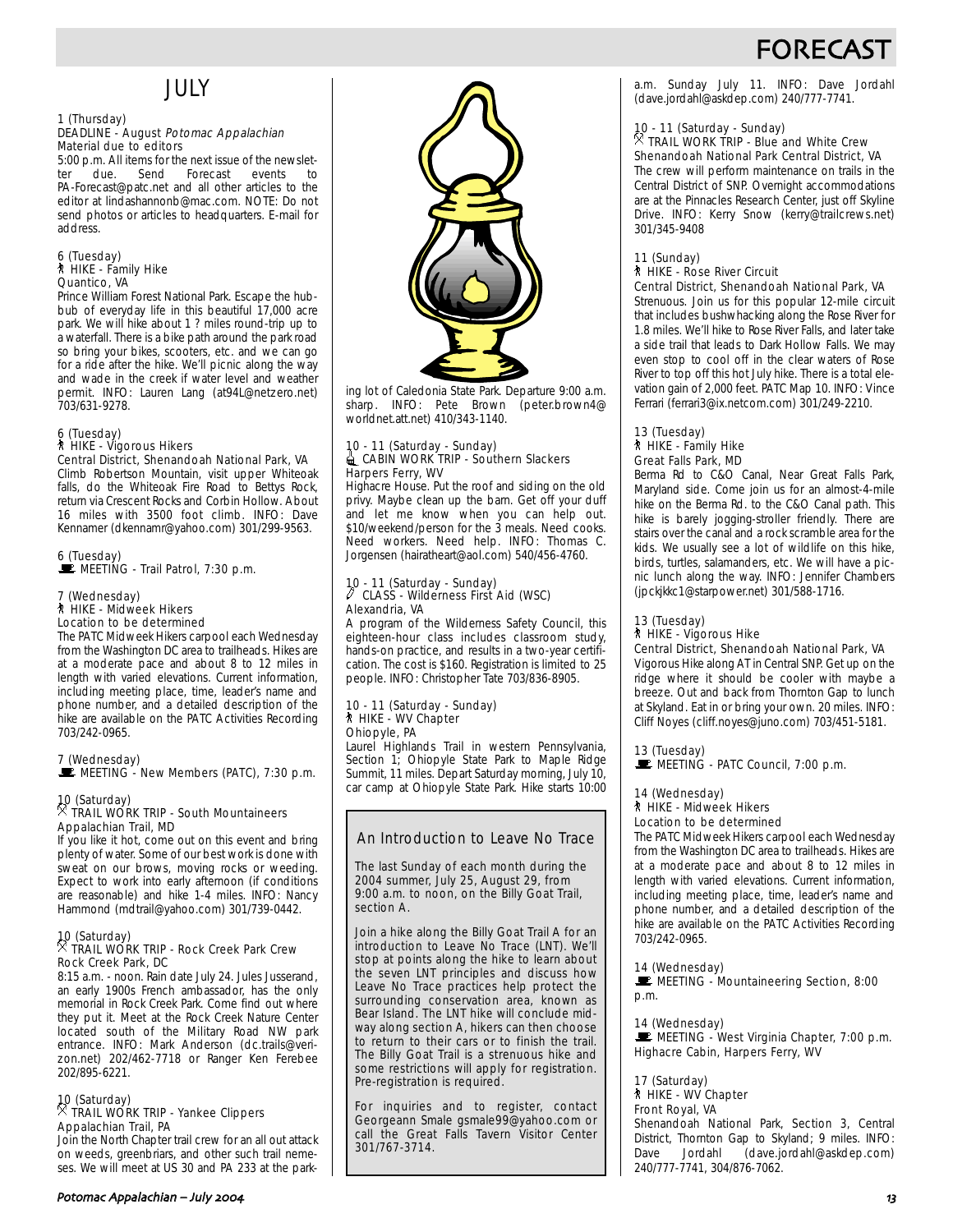# FORECAST

## 17 (Saturday) ` HIKE - Waterfall and Wild Flower Series Massanutten Mountain, VA

The twelfth hike of the series will be a 16-mile circuit on the Sherman Gap, Massanutten Loop and Milford Gap Trails. Total elevation gain is 3500 feet. Be prepared to ford the South Fork of the Shenandoah River. If the water level or temperature is not favorable the August hike of the series will be substituted. Contact leaders for details on the fording. PATC Map G. Meet at the Oakton Shopping Center parking lot at 7:30 a.m. INFO: Jack Thorsen, (thorsen4@Juno.com) 703/339-6716 or William Needham, (Needham82@AOL.COM) 410/884-9127.

# 17 - 18 (Saturday - Sunday) a CLASS - CPR Vienna, VA

The Trail Patrol is hosting a CPR and First Aid course on July 17 and 18 at the PATC Headquarters. The two day course covers American Heart Association Adult, Child, and Infant CPR and First Aid. The students will learn basic first aid skills with hands on time. Books and certifications are provided. The afternoon portion of the first aid class is designed with wilderness situations in mind. Time will be spent going over items in our first aid kits and packs. The students learn how to do basic splinting and bleeding control with supplies from their packs. The cost of each class is \$40 per day (\$80 for both days of CPR and 1st aid). The deadline to register for this class is July 10. INFO: Ben Fernandez (3ferns@adelphia.net) 703/327-9788.

### 17 - 18 (Saturday - Sunday) ~ BACKPACK TRIP - Natural History George Washington National Forest, VA

Three Ridges Loop, George Washington National Forest. Join Bob Pickett and Jane Thompson on this moderate 13.3 mile loop trail along the AT and Mau-Har Trail just south of the SNP. Found on PATC Map 12, we'll hike 4.7 miles on Saturday, and 8.6 miles on Sunday before returning Sunday evening. Great views and a deep forest and waterfalls make this a super overnighter. INFO: Bob Pickett 301/681-1511.

# 17 - 18 (Saturday - Sunday) . TRAIL WORK TRIP - Acme Treadway Co. Lydia, VA

It looks like the Crew has (finally!) lived down to its expectations and earned respect it does not deserve. We have been asked to deploy a Chain Gang in the wilds of somewhat western Virginia near Lydia. Okay, so the work site is on the Vining Tract; so what? It ain't no big deal. We're forced to eschew tents; instead, we'll just have to stay overnight in one of the cabins on the Tract. INFO: Don White (jamesrivercom@comcast.net) 804/795-2914.

# 17 - 18 (Saturday - Sunday) . TRAIL WORK TRIP - North District Hoodlums North District, Shenandoah National Park, VA

Hoodlum's BBQ. Come join the crew for summer fun on the trail and on the grill! The North District Hoodlums Trail Crew works on the Appalachian Trail and Blue-Blazed Trails in the north section of the park. We work hard and enjoy the fruits of our labor afterwards via the theme meal and good company at a facility within the park. Newcomers are always welcome. Come for the day, stay for the evening meal, camp out overnight in SNP – lots of options. Not a bad way to spend a weekend! We meet at Piney River Ranger Station, MP 22 on Skyline Drive, at 10:00 a.m. on Saturday morning. INFO/ RSVP: George Walters (gjwalters@starpower.net) 410/426-2724.

# 20 (Tuesday) ` HIKE - Family Hike Fairfax, VA

Van Dyck Park. Come join us for a 2-3 mile, kidfriendly hike in Fairfax. We will meet at Van Dyck Park, which has a farmer's market, and a wonderful playground, with a big sandbox. Come early if you want to shop at the farmer's market, which is open from 8-12. We will cross Old Lee Highway, and head to Daniels Run Park. The trails are regularstroller passable with paved and crushed stone. We will picnic at Van Dyck Park after the hike. INFO: Lauren Lang (at94L@netzero.net) 703/631-9278.

### 20 (Tuesday) ` HIKE - Vigorous Hikers Central District, Shenandoah National Park, VA

Climb Rose, or Rowes, River Fire Rd. connecting to Rose River Loop Trail. Climb to AT south to the Lewis Falls. Return via Rapidan Fire Rd. & Dark Hollow Falls Trail – 18 miles 4300 ft climb. INFO: Chris Nolen (chrishiker@erols.com) 301/469-8931.

### 21 (Wednesday) ` HIKE - Midweek Hikers Location to be determined

The PATC Midweek Hikers carpool each Wednesday from the Washington DC area to trailheads. Hikes are at a moderate pace and about 8 to 12 miles in length with varied elevations. Current information, including meeting place, time, leader's name and phone number, and a detailed description of the hike are available on the PATC Activities Recording 703/242-0965.

# 23 - 26 (Friday - Monday)<br>M BACKPACK TRIP - Family Hike Dolly Sods, WV

Family Backpacking Trip. We will hike about 3 miles in and set up a base camp on Friday, day hike and swim in Red Creek on Saturday and Sunday, and hike out on Monday. (If you need to leave Sunday, that's fine) Each family will be responsible for their own gear and meals. Designed for families with young children, older children welcome. INFO: Lauren Lang (at94L@netzero.net) 703/631-9278.

### 24 (Saturday) T: (catal aa),<br>∜ HIKE - Bears Den Bluemont, VA

Guided Hike with REI at Bears Den. An AT hike for beginners. Tame the Appalachian Trail's 'Roller Coaster. Discover nature on the Blue Ridge; and experience trail magic. Four-hour guided hike led by experienced guides and naturalists, trail snack,



sunset at Bears Den Overlook, and dinner at Bears Den Lodge included. 2:00 p.m. - 7:00 p.m. \$15 per person. RSVP Rob Carey, Bears Den manager (www.bearsdencenter.org) 540/554-8708.

## 24 (Saturday) . TRAIL WORK TRIP - Yankee Clippers Tuscarora Trail, PA

INFO: Pete Brown (peter.brown4@worldnet.att.net) 410/343-1140.

### 24 - 25 (Saturday - Sunday)  $\triangleq$  CABIN WORK TRIP - Cadillac Crew Round Hill, VA

It may be hot but Blackburn Trail Center is a cool place. One task is build steps to the fire pit the crew constructed a couple years ago. And there is always trail work on the nearby AT and access trails. Don't forget Blackburn's sun shower to refresh after a hot day. Bring water and a lunch for Saturday noon. Community dinner on Saturday night. Overnight at Blackburn Trail Center. INFO: Trudy Thompson (going2home2@yahoo.com) 703/938-3973 or Jon Rindt (jkrindt@shentel.net) 540/635-6351.

### 25 (Sunday) ` HIKE - LNT Great Falls, MD

9:00 a.m. to noon. Billy Goat Trail, section A, C & O Canal National Historical Park. Join a hike along the Billy Goat Trail A for an introduction to Leave No Trace (LNT). We'll stop at points along the hike to learn about the seven LNT principles and discuss how Leave No Trace practices help protect the surrounding conservation area, known as Bear Island. The LNT hike will conclude midway along section A, hikers can then choose to return to their cars or to finish the trail. The Billy Goat Trail is a strenuous hike and some restrictions will apply to register for<br>the hike. INFO: Georgeann Smale Georgeann (gsmale99@yahoo.com) 301/581-9584.

### 27 (Tuesday) ` HIKE - Family Hike Manassas, VA

Manassas Battlefield, Stone Bridge. Come on out for a 2.5-mile circuit hike. The trail has lots of variationa long boardwalk, then up through a wide open meadow, then into the woods and back along the stream. The trail is jogging-stroller passable, with some log stairs and roots to navigate. Bring your sunscreen and lots of water. INFO: Lauren Lang (at94L@netzero.net) 703/631-9278.

# 27 (Tuesday)

# **A** HIKE - Vigorous Hikers

North District, Shenandoah National Park, VA From Thompson Hollow climb Overall Run, view falls, continue to Mathew's Arm and Elkwallow, returning via Beecher Ridge, 19 miles and 3500 ft. climb. INFO: Chris Nolen (chrishiker@erols.com) 301/469-8931.

27 (Tuesday)<br>■ MEETING - Shenandoah Mountain Rescue Group (Business meeting), 7:30 p.m.

### 28 (Wednesday) ` HIKE - Midweek Hikers Location to be determined

The PATC Midweek Hikers carpool each Wednesday from the Washington DC area to trailheads. Hikes are at a moderate pace and about 8 to 12 miles in length with varied elevations. Current information, including meeting place, time, leader's name and phone number, and a detailed description of the hike are available on the PATC Activities Recording: 703/242-0965.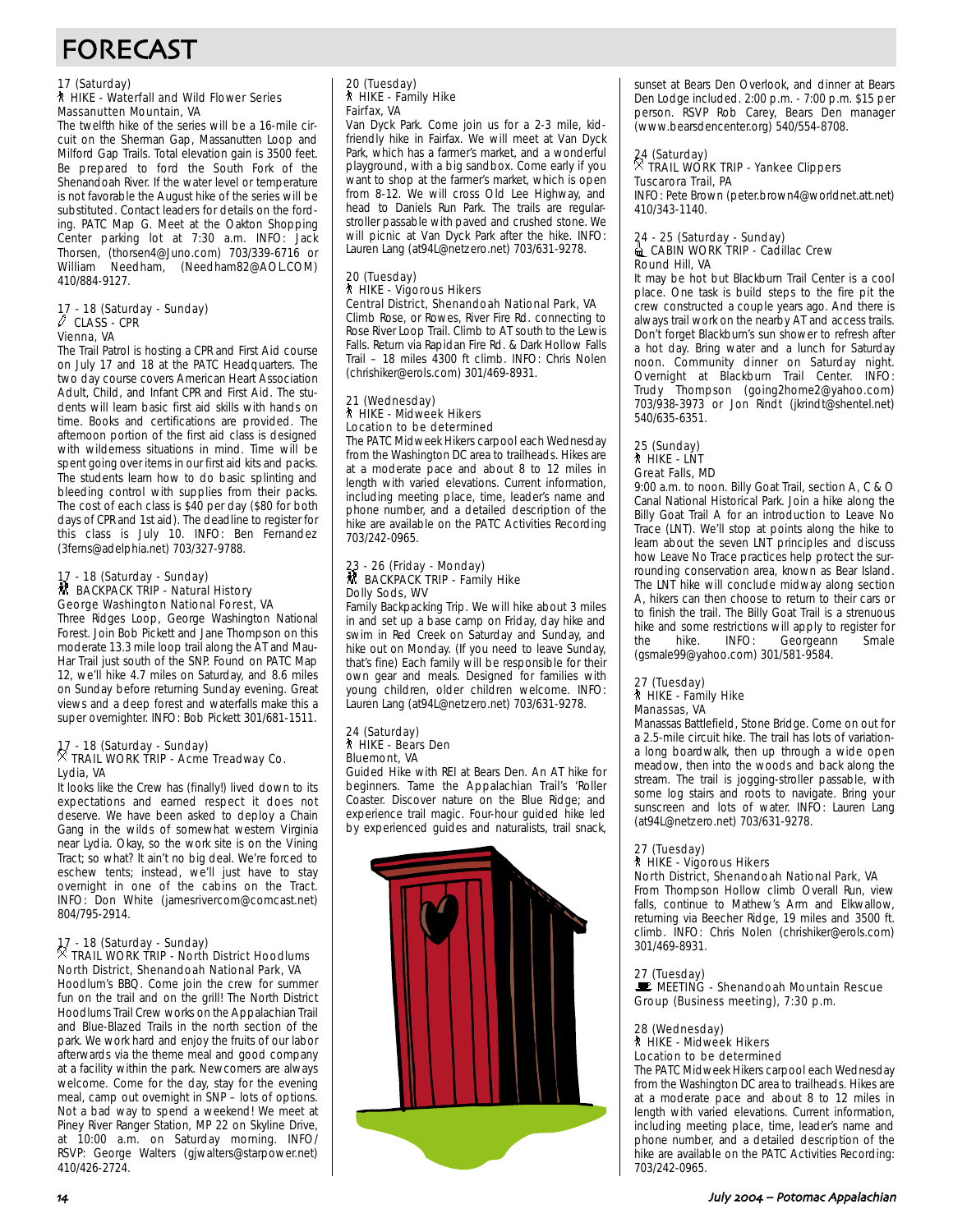# **FORECAS**

### 30 - 31 (Friday - Saturday) ` HIKE - Bears Den Bluemont, VA

Full Moon Hike at Bears Den. Ever take a mid-night hike? Join this guided trek for an unusual and marvelous full moon experience. We'll soak in the peace and quiet, call owls to find wildlife and roast marshmallows by a campfire. \$30 per person for guided hike, trail snack, breakfast and overnight lodging at Bears Den. Hike starts at 9:00 p.m. on Friday. You can opt to hike on your own on Saturday. Limited to 10 people. RSVP. Overnight stay check-in at 5:00 p.m. Check-out by 10:30 a.m. the next morning. RSVP with Rob Carey, Bears Den manager (info@bearsdencenter.org) 540/554-8708 INFO: (www.bearsdencenter.org).

# 30 - 1 (Friday - Sunday)<br>SPECIAL EVENT - Acme Treadway Co. Little Orleans, MD

It IS time ... time, that is, for our First Ever Annual Picnic Party! We plan to base ourselves at the Famed Little Orleans Cabin by the C&O Canal east of Cumberland. This is NOT a work trip: the surrounding area offers plenty of hiking, biking, and canoeing. All who have worked with the Crew at least once this year are eligible to participate. INFO:<br>Don White (jamesrivercom@comcast.net) (jamesrivercom@comcast.net) 804/795-2914.

### 31 - 1 (Saturday - Sunday) **id** CABIN WORK TRIP - Southern Slackers Lydia, VA

Johnson Cabin. Cooking Shed. Flatten the ground and lay the groundwork for the cooking shed. Get off your duff and let me know when you can help out. \$10/weekend/person for the three meals. Need cooks. Need workers. Need help. INFO: Thomas C. Jorgensen (hairatheart@aol.com) 540/456-4760.

# AUGUST

# 1 (Sunday)

## DEADLINE - September Potomac Appalachian Material due to editors

5:00 p.m. All items for the next issue of the newslet-<br>ter due. Send Forecast events to ter due. Send Forecast events to PA-Forecast@patc.net and all other articles to the editor at lindashannonb@mac.com. NOTE: Do not send photos or articles to headquarters. E-mail for address.

## 3 (Tuesday) ` HIKE - Vigorous Hikers Great North Mountain, WV

George Washington National Forest, WVA & VA From Cedar Creek pick up the Tuscarora Trail west, visit White Rock, see the puncheon, descend superbly maintained Pond Run Trail returning on the Old Mail Path. Around 15 miles with 3000 foot Kennamer (dkennamr@yahoo.com) 301/299-9563.

## 4 (Wednesday)

MEETING - New Members (PATC), 7:30 p.m.

## 7 (Saturday)

### ` HIKE - Natural History North District, Shenandoah National Park, VA

Bob Pickett leads a hike from the Tom Floyd Shelter and along the Appalachian Trail to Compton Peak and returns through Hickerson Hollow. This approximately 9-mile hike passes old homesites and the most spectacular columnar jointing rock formation found in the Park. INFO: Bob Pickett 301/681-1511



# 7 (Saturday) . TRAIL WORK TRIP - South Mountaineers Appalachian Trail, MD

The anniversary date of the South Mountaineers Trail Crew, now 11 years old. Meet at 9:00 a.m. in Frederick County. Please bring lunch, water and gloves; expect to hike 1-4 miles. Work on the AT in Maryland and celebrate another fine year of volunteer stewardship. INFO Nancy Hammond (mdtrail@yahoo.com) 301/739-0442.

# 7 (Saturday) . TRAIL WORK TRIP - Yankee Clippers Appalachian Trail, PA

Work trip followed by Charlie's annual corn roast (reservations required). We will meet at US 30 and PA 233 at the parking lot of Caledonia State Park. Departure 9:00 a.m. sharp. INFO: Pete Brown (peter.brown4@worldnet.att.net) 410/343-1140.

# 7 - 8 (Saturday - Sunday)<br>| CABIN WORK TRIP - Southern Slackers Lydia, VA

Johnson Cabin. Finish up the cook shed. Look at the list of cabins you can visit this summer. Get off your duff and let me know when you can help out. Deal the same. \$10/weekend/person for the meals. Need cooks. Need workers. Need help. INFO: Thomas C. Jorgensen (hairatheart@aol.com) 540/456-4760 (home), 540/248-7009 (work), 540/248-7046 (fax).

### 10 (Tuesday) ` HIKE - Vigorous hike Central District, Shenandoah National Park, VA

Vigorous out and back Hike along AT in Central SNP. Stay high from Skyland to Big Meadows and back with an eat in or bring-your-own lunch at Big Meadows. 15 miles. INFO: Cliff Noyes (cliff.noyes@juno.com) 703/451-5181.

## 14 (Saturday) . TRAIL WORK TRIP - Rock Creek Park Crew Rock Creek Park, DC

8:15 a.m.-noon. It might be sweltering on Pennsylvania Ave., but we can offer shade among the trees of Rock Creek Park. Meet at the Rock Creek Nature Center located south of the Military Road NW park entrance. INFO: Mark Anderson: (dc.trails@verizon.net) 202/462-7718 or Ranger Ken Ferebee 202/895-6221.

# 14-15 (Saturday-Sunday) . TRAIL WORK TRIP - Cadillac Crew C&O Canal, MD

Near Potomac. The Crew will assist overseer Georgeann Smale in trail repairs on the popular Billy Goat Trail. Always an adventure, the trail provides a challenge and many views of the Potomac River Gorge. Bring water and a lunch for Saturday noon. Community dinner on Saturday night. Overnight at nearby C&O Camp site. INFO: Trudy Thompson (going2home2@yahoo.com) 703/938-3973 or Jon Rindt (jkrindt@shentel.net) 540/635-6351.

# 17 (Tuesday) ` HIKE - Vigorous Hikers

## North District, Shenandoah National Park, VA

Knob Mountain loop climbs Neighbor Mountain, AT to off trail descent to Jeremys Run, Knob Mountain trail. Dip at end. About 17 miles, with 4100 foot climb. INFO: Chris Nolen (chrishiker@erols.com) 301/469-8931.

## 21 (Saturday)

### ` HIKE - Waterfall and Wild Flower Series North District, Shenandoah National Park, VA

The thirteenth hike of the Series will a 14-mile circuit on the Bluff, Marshall and Appalachian Trails to include the 2 miles of bushwhack to the fall on Waterfall Run. Total elevation gain is 3600 feet. PATC Map 9. Meet at the Oakton Shopping Center parking lot at 7:30 a.m. INFO: Jack Thorsen (thorsen4@Juno.com) 703/339-6716 or William Needham (Needham82@aol.com) 410/884-9127.

# 21 (Saturday) . TRAIL WORK TRIP - Yankee Clippers Tuscarora Trail, PA

INFO: Pete Brown (peter.brown4@worldnet.att.net) 410/343-1140.

# 21 - 22 (Saturday - Sunday) . TRAIL WORK TRIP - Blue and White Crew Shenandoah National Park Central District, VA

The crew will perform maintenance on trails in the Central District of SNP. Overnight accommodations are at the Pinnacles Research Center, just off Skyline Drive. INFO: Kerry Snow (kerry@trailcrews.net) 301/345-9408

## 24 (Tuesday)

## **A** HIKE - Vigorous Hikers

Central District, Shenandoah National Park, VA Climb from Broad Hollow on the Hazel Mountain Trail to Meadow Spring, return down Hannah Run, up Hot-Short Mountain Trail to Pine Hill Gap. About 16 miles with 3500 ft climb. INFO: Chris Nolen (chrishiker@erols.com) 301/469-8931.

# 28 - 29 (Saturday - Sunday) . TRAIL WORK TRIP - Cadillac Crew Fauquier County, VA

AT between I-66 and Rte. 50. Join the Crew as we attempt to complete the Ovoka Farms AT relocation project. The relocation, on land recently purchased by the ATPO, will provide open areas and views to the east. The environmental impact analysis has been completed and we are able to dig tread on the proposed route. Bring water and a lunch for Saturday noon. Community dinner on Saturday night. Overnight at project site. INFO: Trudy Thompson (going2home2@yahoo.com) 703/938-3973 or Jon Rindt (jkrindt@shentel.net) 540/635-6351.

### 29 (Sunday) ` HIKE - Leave No Trace Great Falls, MD

9:00 a.m. to noon. Join a hike along the Billy Goat Trail A for an introduction to Leave No Trace (LNT). See hike on July 25 for more information. INFO:<br>Georgeann Smale (gsmale99@vahoo.com) (gsmale99@yahoo.com) 301/581-9584.

## 31 (Tuesday) **A** HIKE - Vigorous Hikers Massanutten Mountain, VA

Bring back memories of past Dogwood Events. Signal Knob Trail then down to Tuscarora Trail on Three Top Mountain returning via Powell Fort Camp and Mudhole Gap Trail 15 miles and 3000 foot climb. INFO: Chris Nolen (chrishiker@erols.com). ❏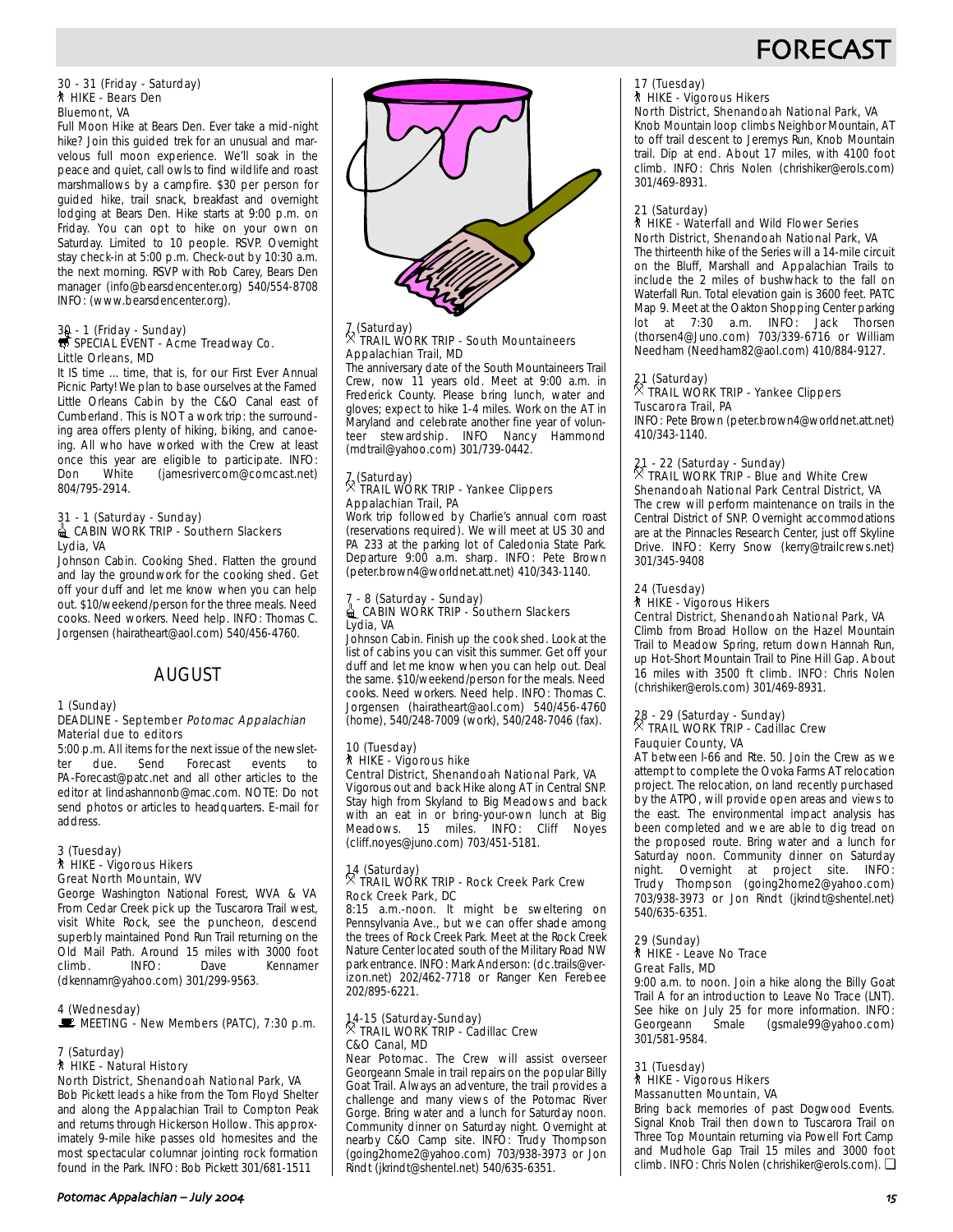# Bob Pickett's Appalachian Nature: July - the Month of the Orchid

As we enter the heat of mid-summer, the<br>gaudy displays of spring are long past. The spring ephemeral wildflowers that shouted their existence in April and the calls of the

brightly colored warblers that permeated the air in our deciduous forests of May have had their day. Insects, heat, and humidity are the signs  $\epsilon$ of the season. It can make us rethink our plans of hiking through the woods, or even dinner on the deck.

Enter the world of the orchids. Of all the flowers of our Eastern deciduous forests, there is nothing as

beautiful and bizarre in form than many of our native orchids. Every month of the growing season, members of this class can be found; some are very subtly colored and camouflaged, while others are outrageously colorful and obvious.

Orchids are the most advanced and most numerous of the monocots. Over 25,000 species worldwide have been named, with many more yet to be discovered. However, most of these species are found in the tropics. In fact, only about 150 species are known in North America (not including Mexico and the subtropical parts of Florida) and, in our southern Appalachians (south of the Potomac River), we can list just over 50 orchids as part of our native population.

# **Specialties in July**

Although the yellow and pink lady slippers and showy orchids of May are gone, July has its own species. For example, we all know the rattlesnake plantain

(*Goodyera pubescens*) by its winter rosette of leaves. It owes its vernacular name to its network of white markings on each leaf, which resemble the network of scales on the head of a rattlesnake. While it may take five to six years for a plant to conserve enough energy to produce a flower spike, this is the time to find it in bloom. It is the most prolific species we have in our southern Appalachians. In fact, like the

pink lady slippers, it is probably found in

every county of our Appalachians from southern Pennsylvania to Georgia. Look for a foottall spike of little white flowers on a green stem rising from the white-veined leaves.

> After flowering, the leaves, along with the flowers, wither away.

In mid-July, look for the cranefly orchid (*Tipularia discolor*), also more readily identified in winter by its single green leaf with dark purple underside. The flower stalk of this common orchid may be 15" to 18" tall with flowers that may be brownish, greenish, or a subtle purple color (although all flowers on a given plant will be the same

color). The petals and sepals of the flowers are long, narrow, and widely spread on the stem.

Another woodland orchid that makes its appearance in early July is the large round-

leaved orchid (*Plantanthera orbiculata*). Approaching 12" to 15" in height, the white and green flowers stand above basal leaves that can reach 8" in width. Look for them in cooler climates  $\sqrt{\frac{1}{2}}$ of upper elevation acidic woods, often associated with hemlock and rhododendron.

# **Bogland Beauties**

But if you want the true aristocrats of the orchids, you must leave the woods and enter the wet meadows and bogs. And one place you can't miss is the Cranberry Glades of West Virginia.

If you take the boardwalk at the Cranberry Glades around the first of July, you will find both rose pogonia (*Pogonia ophioglossiodes*) and grass-pink *(Calopogon tuberosus*) in bloom. Nearby Droop Mountain has grasspinks but no rose pogonias. Rose pogonia sports a single rose-colored flower atop an 8" to 12" stem while grass-pink may hold six or more magenta flowers on a 12" stem.

If you're lucky, you might also find a few of the beautiful large purple fringed orchids (*Plantanthera grandiflora*) still in bloom along roadsides and ditches, with their 30" flower racemes covered with close to a hundred individual flowers on the top third of the stem. These are also found along Owen's Creek in the Catoctin National Park

(late June), Canaan Valley, and wet areas along Pocosin Hollow in the SNP, among other sites.

# **Best In Show**

Odontocidiym

But, among orchidophiles, there are two orchids that can be found in July that vie for the title of most beautiful of all orchids. These are the purple fringeless orchid (*Plantanthera peramoena*) and the yellow fringed orchid (*Plantanthera ciliaris*), both found in wet meadows, bogs, and ditches.

> The purple fringeless orchid stands 20" to 36" tall, containing 60 or more shocking bubblegum pink flowers. This orchid often grows in company with tall phlox (*Phlox paniculata*), which greatly resembles the orchid in color, shape of the inflorescence, and in choice of habitat. It's found in scattered small colonies throughout eastern West Virginia and the mountains of Virginia.

The yellow fringed orchid is a much more cosmopolitan and colonial species. All parts of the flower are a bright yellow or orange color with a deeply fringed lower flower lip. Most plants are about 15" high, but in an ideal habitat this orchid may reach 20 or more inches. The flowering raceme itself may reach 8" to 10" in length, with dozens of flowers standing out horizontally from the stem. By late July, this orchid makes its appearance throughout the southern Appalachian Mountains, including open wet meadows of SNP. This orchid is relatively common and can be found populating meadows by the hundreds.

To really appreciate these orchids, you have to see them. So, as you're driving along mountain roads this month, pay attention to the color in the wet ditches. You might just find a jewel in the rough. And don't forget the suntan lotion and bug spray. ❏

*—Bob Pickett*

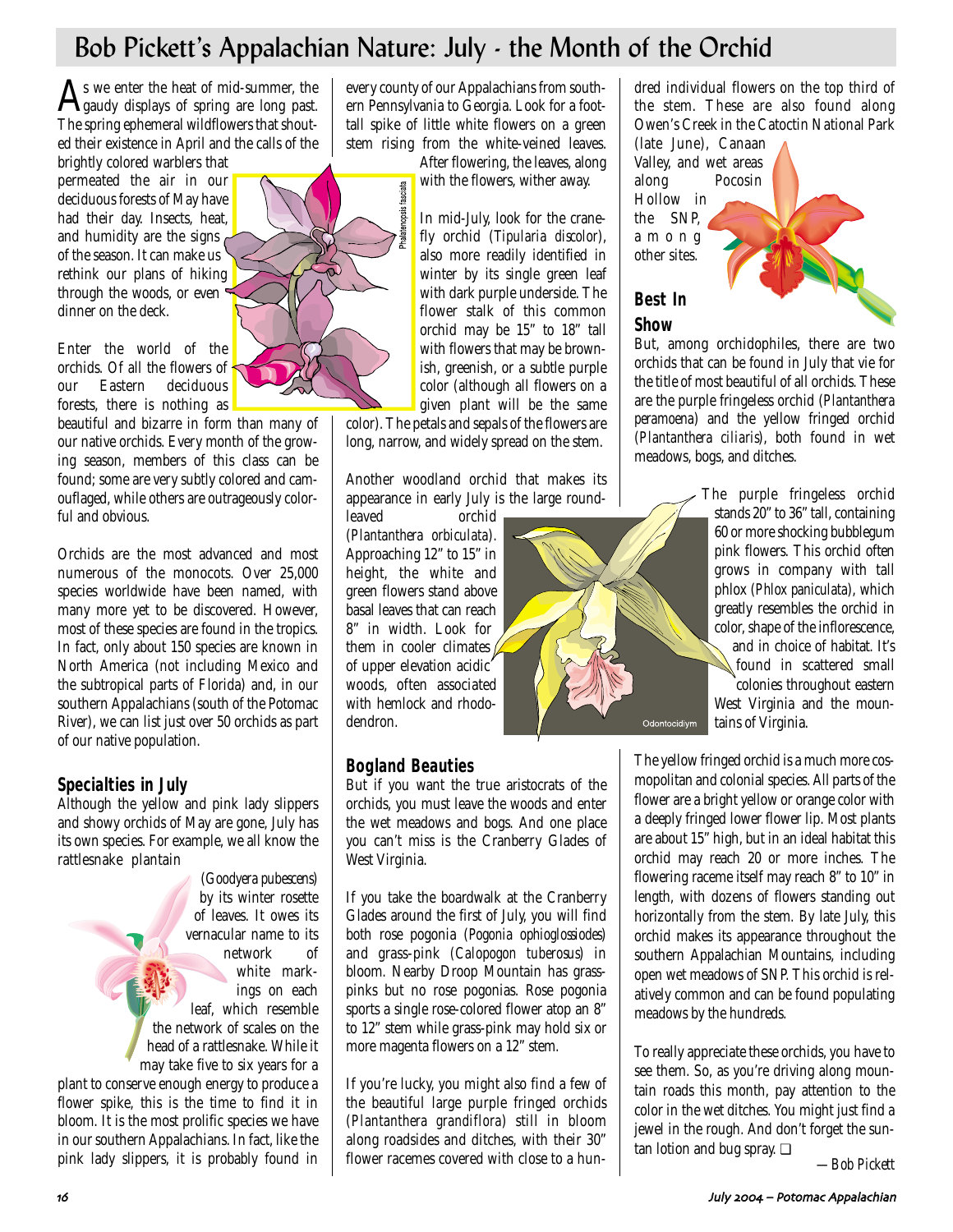# K9 Trailblazers Hike Catoctin Mountain Park

**Our April 24 K9 Trailblazers hike at** Catoctin Mountain Park represented yet another milestone for our group. Back in March we celebrated our fifth anniversary, and this month we celebrated our first hike entirely planned and led by our two newest hike leaders! Alice and Jenifer both completed PATC hike leadership training and co-led three hikes in order to earn the coveted K9 Trailblazers Hike Leader hat. And so it was that after planning and replanning, previewing the hike, and dealing with potential trail closures due to presidential visits to Camp David, Alice and Jenifer met their group of six eager human hikers (and six even more eager dog hikers) at the trailhead.

The morning started out a bit cool with a touch of fog in the valley as Alice gave an orientation speech to the hikers. We welcomed back Marcos and Peanut, who had joined us for the first time on our March hike. It was also good to see Nancy and Callie back on the trail with us again. They even brought along friends Jill and Brooks, who were joining us for the first time. Returning friends also included Karen and Loki, Shirley and Princess, and Jeff and Katy.

With introductions out of the way and everyone raring to go, we headed up the trail with Alice and Diva in lead and Jenifer and Gigi sweeping. The trail started out rocky and steep at times. There were a few blown-down trees still left across the path from the past fall and winter storms, but they were easily navigated by two- and four-footed hikers alike.



## Arriving at Chimney Rock.

## **Scenic Stops**

Our initial climb was rewarded as we came into view of Chimney Rock, the first of our scenic overlooks. The sky was blue and the sun bright. We all soaked in the sun and scenery with dogs striking scenic poses on the rock outcroppings.

Our next stop, just down the trail, was Wolf Rock. Several hikers who had had enough rock scrambling at Chimney Rock stayed back on the trail, while Shirley and Princess, Karen and Loki, and Jeff and Katy climbed up to see

if they could get a look at the rock formation that gave Wolf Rock its name. The rock looks a bit like the profile of a seated wolf (or maybe a dog!). Unfortunately, the crags and crevices between us and our goal were a bit too much to navigate with our dogs, so we had to head back, just a bit disappointed.

From there the trail leveled out a bit and became somewhat less rocky. The trails were lined with mountain laurel, still a month or so away from blooming, and we could see the dogwoods just starting to flower.

We stopped for lunch at Thurmont Vista. The day had warmed up, and it was a bit hazy, but we could make out the road and the town of Thurmont below. The dogs were somewhat more interested in the food than the view, but we all got up after the break refreshed and ready for the last leg of our hike.

# **Dogs Bumped by President**

We had learned earlier in the week that our original plan for an eight-mile hike had to be trimmed down to five miles. When the president is visiting nearby Camp David, portions of the Catoctin trail system are closed for security reasons. Obviously the administration has yet to recognize the untapped political power of the "Dog Hiker" voting block.



Callie and Nancy strike a pose. The second second second second see K9, page 20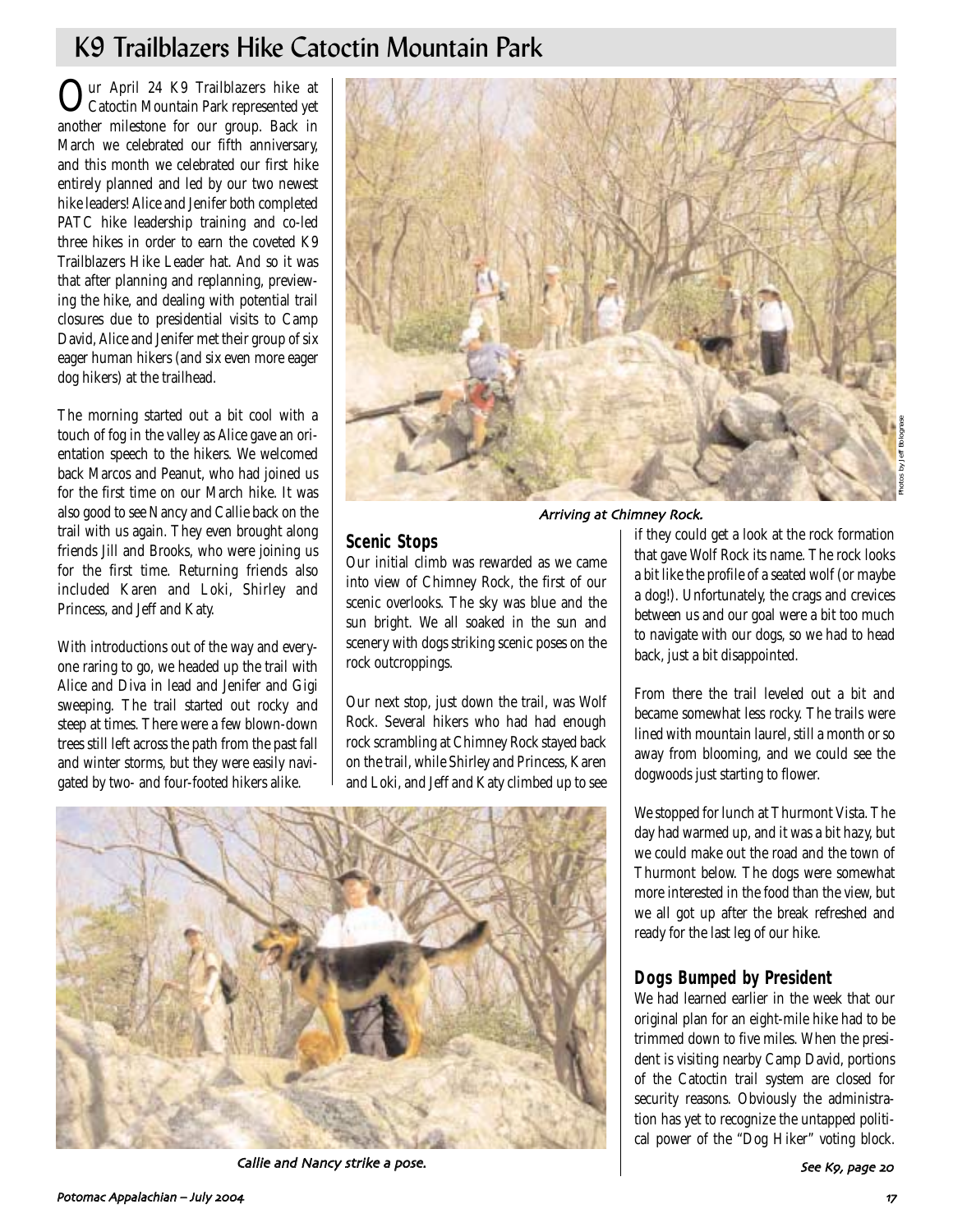# GOAL!

Our six month campaign to raise funds to replenish the land acquisition fund has concluded with a total of \$41,586 contributed/pledged. Contributions from nearly 300 donors stand at \$33, 161. An additional \$7,000 in outstanding pledges from individuals who sponsored the \$12,000 matching funds challenge bring the total to over the \$40,000 goal. The names of those who have contributed are listed below.

The funds raised will now be available to PATC to use in purchasing cabin and trail

# Land Acquisition Fund Donor List

George and Frances Alderson Bruce Ammerman Josephine Arader Richard L. Ashbacker Rick Atwell Charles A. Balch Nina Bang-Jensen Lester W. Bates Gregory J. Bayens Pierce Beij David and Pamela Benson Richard Bienvenue Brian Booker Keith Boswell Paul D. Brettschneider Don Briggs Sarah Brion Randall Brooks Donna M. Brother Pete Brown Betty L. Brown Chris Brunton Dan Burd and Anne Reynolds Bruce H. Burnside Mark Butler John and Renee Butler Francis Carlson Olivia Carolin Jeffrey S. Christie Charles J. Clark Patricia A. Franco Victoria Cornish and Family Richard L. Crisci Mary Ellen Cunningham David L. Cureton Anita DeFranco Robert A. Dooling Robert Edmonds Anne Eggers Susan D. Eisenfeld Neil J. Heinkamp

Philip Eliot Susan Cunningham Elton Ellison Melanie Falk Aksel Falk Craig and Donna Farabaugh Peter Farrell Vincent Ferrari Lea H. Fischbach Thomas L. Floyd Joe Gareri and Holly Wheeler Robert Garner Gerard and Jane Gold Lotte Goldman William and Jean Golightly Eugene A. Groshong, Jr. Charles Hagelgans Nancy Hammond Ken Hawes Maureen Harris Mark Haynes Leo Hebert Katrina Hedlesky Robert Hendricks Charles and Naomi Hillon Robert Holley David Horwitz Richard E. Hostelley, Sr. Walter D. Housman Joseph T. and Mary Howard Craig Howell Mitchell Hyman Andrea Illig Dean Gardels Cora Ingrim Charles Irvin Janet Irwin Suzanne Izzo Thomas R. Johnson Gary Kellman Russell Knaub Gregg and Amy Kneipp

Karen Krehbiel Brown Robert Lewitt James Lipscomb Joel and Sharon Marcus-Kurn Jeffrey Marks Sandra Marra Paul and Rita Marth Judith V. Mason Mary C. Massey Ed Mautner Dan McGill Jack P. Meiners William H. Miller Andrew Moore Ronald D. Morgan Robert Mroczek Barbara Nash David Nebhut William Needham Jeffrey Norman Joseph J. O'Neill Marie J. Oakberg Bill Olson Stephen Osbrach Peter J. Oswald Joan G. Paull Richard B. Peacock Charlie and Lou Per-Lee James H. Peterson Susan O. Pfaltz Allen Poole David and Karen Pugh Richard W. Redick Jack and Carolyn Reeder Edward Reis John W. Restall Shirley Rettig Hugh T. Robinson Emmett Roden Linda Johnson Rudy John Mosby Russell Gerhard and Evelyn Salinger

\$41,586 - June 15

lands vital to our goal of providing wilderness experiences to our members, and protecting

Our heartfelt thanks to everyone who con-

It's never too late to contribute to this important mission of preservation and education. Please send your contribution to: **Tom Johnson, President, PATC; 118 Park St., SE, Vienna, VA 22180-4609.** We thank you for sup-

these lands from development.

tributed to this campaign.

porting this worthy cause.

Many thanks to all

contributors!

 $10K$ 30K  $20K$ 0K 40K

Ann Satterthwaite Paul Schelp Ann I. Schneider Christopher Schul Helen Scully J. Eric Seaborg Ellen Dudley Sidney and Mildred Secular Lee Sheaffer Mary Hellen Shortridge Henry S. Shryock John Singleton Glen C. Skaggs Mark and Zeynep Smith Steve Smith Stuart Stanmore Jerry Stilkind Marilyn Stone Paula M. Strain Shirley Strong Shirley Strong John and Chris Sutton Warren Tracy Paul Van Order George Walters James Warfield Elizabeth K. Weisburger Charles and Margaret Wettling John and Val Wheeler Ken and Pam Williams Dean Worcester Linda and Tom Worthington Ian J. Yarmus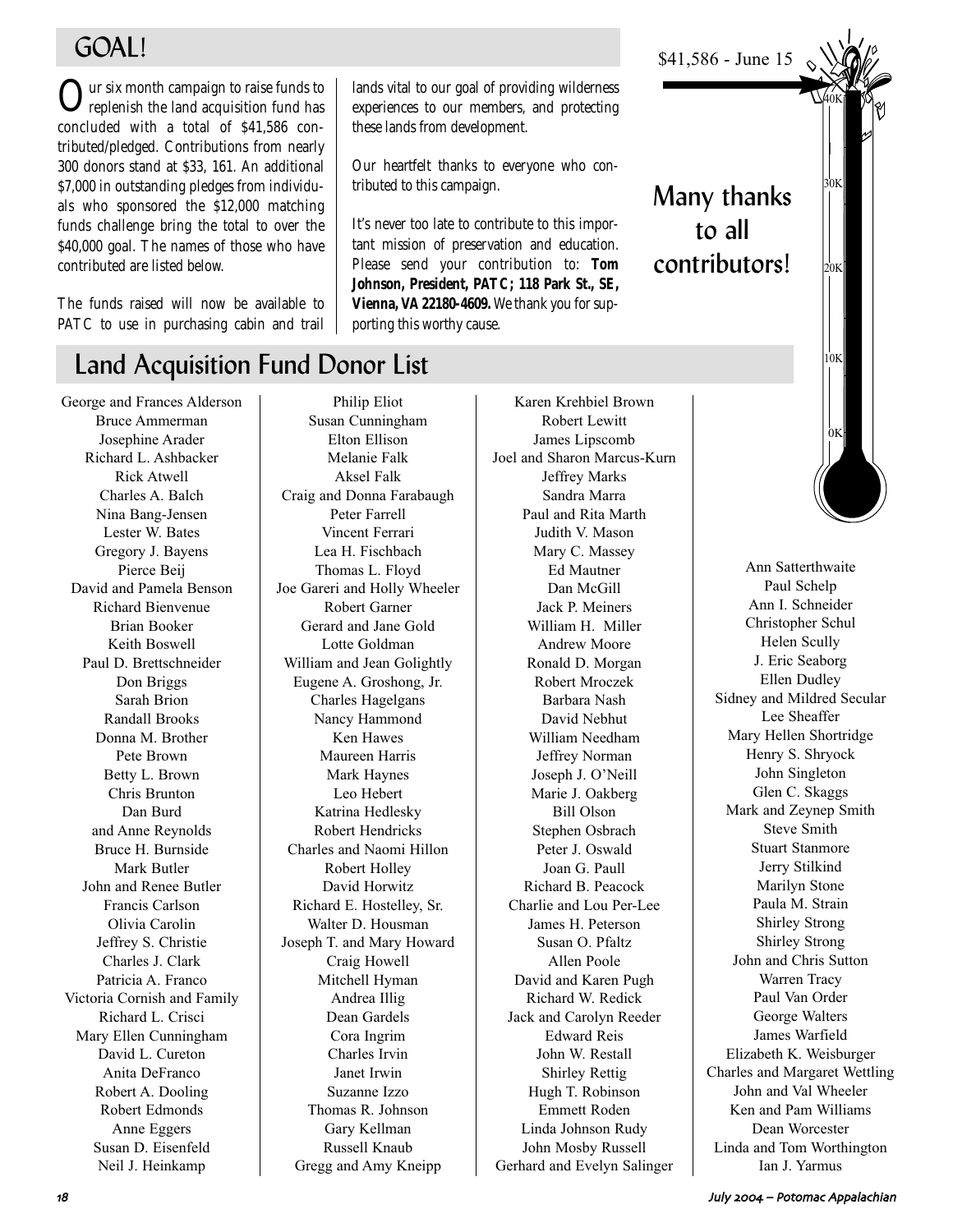# AT's Comprehensive Plan Stands the Test of Time

Last month, we discussed the unique<br>
Status of the Appalachian Trail under the 1968 National Trail Systems Act (NTA) and the 35-year history of acquiring land and conservation easements to protect it. This month we'll review the September 1981 Comprehensive Plan for the Protection, Management, Development, and Use of the Trail.

The 1978 amendments to the NTA mandated the development of the comprehensive plan, which had to include discussion of the specific objectives and practices for management of the trail, details of any anticipated cooperative agreements with other entities, an acquisition or protection plan for lands, and general and site-specific development plans, including costs. The 1981 plan was prepared by the Appalachian Trail Project Office within the National Park Service, approved by its director and the chief of the Forest Service, and forwarded to the appropriate congressional oversight committees.

While one might be tempted to dismiss a 1981 comprehensive plan as outdated (undoubtedly parts of it could be revised), that would be a mistake. Like the U.S. Constitution, the plan's key provisions have stood the test of time and still govern the trail today. Readable and focused, the plan sets out the overall management philosophy for the AT and highlights the flexible cooperative system between government agencies, the Appalachian Trail Conference and its 31 trail maintaining clubs like PATC, and volunteers to implement it.

# **Plan Overview**

At the outset, the plan recognizes that the AT is a special recreational resource whose "unique history and traditions require a management approach quite different from that in national parks." The plan then contains sections on the resource to be protected, management philosophy, the cooperative management system and its operation, trailway protection and use, and development of facilities. The sections on trailway protection (corridor acquisition) and use (number of hikers, carrying capacity) are dated or have been overtaken by events, and the section on development of facilities is short and less important. The remaining sections of the comprehensive plan, however, remain highly relevant.

*Like the U.S. Constitution, the plan's key provisions have stood the test of time and still govern the trail today.* 

# **Resource to be Protected**

Needless to say, the plan lists and describes the AT as the resource to be protected. However, the plan lists a second resource, "The Volunteer Resource," and gives it equal status.

Citing the 1978 Senate Report on the NTA amendments, the plan highlights the efforts of private individuals and trail club members in creating and maintaining the AT and the "51-year tradition of cooperative efforts with local, state, and federal land management agencies, which has resulted in extensive savings to the taxpayer and protection of the resource." The plan then recognizes the coordinating role of ATC and the importance of the 31 trail maintaining clubs. The plan concludes, "This array of trail clubs, diverse in membership and size, represents a human resource [that] is fundamental to the preservation of the traditions and integrity of the trail."

# **Management Philosophy**

The section on management philosophy is the centerpiece of the plan and contains nine core principles and related policies. Four short principles deal with hikers (hikers responsible for own safety; hiker regulation to be as unrestricted as possible and only as necessary to protect the trail and the interests of adjacent landowners) and trail maintenance, construction, and marking standards (construction per ATC manual; trail continuously marked and open to all). The remaining five principles are:

1. Management will be through the Cooperative Management System, based on the following policies.

❏ The management system will strengthen and preserve the role of the volunteer.

- ❏ Local partnerships between trail clubs and agencies will be the basis for management.
- ❏ Among cooperating partners, management decisions will be by mutual agreement to the extent possible.
- ❏ Management will be decentralized to the extent possible.
- ❏ The stewardship of private landowners and the involvement of local townspeople will be reflected in the management system.

2. The AT will be managed to favor those values that have been traditional as goals within the AT community. Related policies include keeping the trail a simple footpath and retaining its primitive quality in relocations and reconstructions and recognizing the diversity in appearance of the trail and related facilities, the traditional importance of shelters on the AT, and the unacceptability of commercial endeavors in the trail corridor.

3. Diversity in the character and use of AT lands will continue. Related policies include managing wilderness areas in accordance with the Wilderness Act, continuing to manage for multiple use on federal and state lands so designated, preserving open areas and vistas, and supporting zoning and donation of conservation easements to preserve a desirable trail environment.

4. Incompatible activities will be controlled by educational efforts and, failing that, by enforcement of laws and regulations.

5. Under the heading of special issues, the plan notes that motorized vehicles are prohibited on the AT footpath under the NTA, except in emergencies and for authorized landowner access. Educational efforts and trail design modifications will be used to eliminate illegal motorized vehicle use. Horseback riding will be limited to sections of the AT that have traditionally accommodated such use.

# **The Cooperative**

# **Management System**

The Cooperative Management System operates at several levels. The plan states that the NPS may delegate to states, private organizations, or individuals the responsibility to operate, develop, or maintain portions of the trail and that the active role of volunteers in management, which has been one of the trail's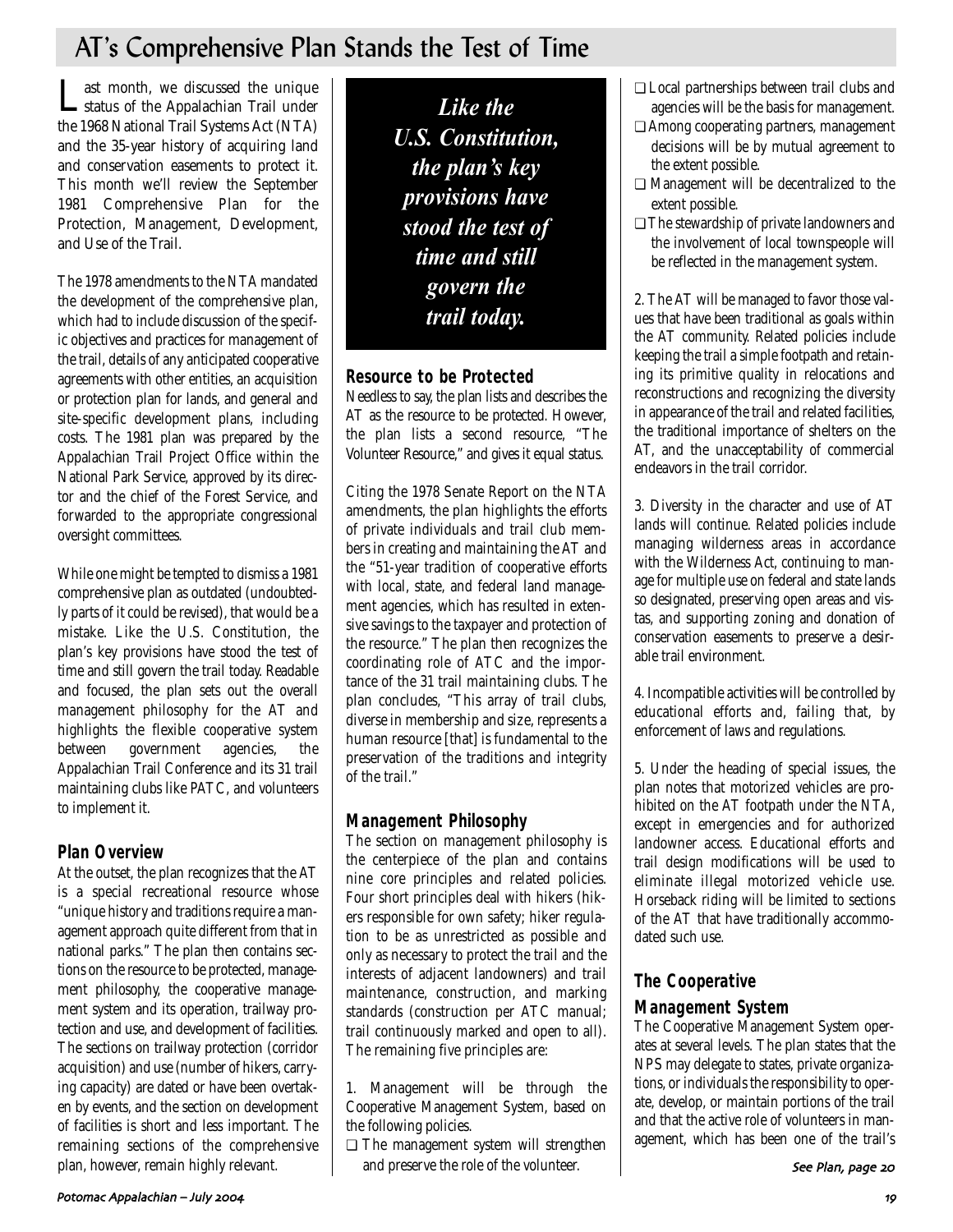

# Tuscarora Trail Section Detour for Four Months

The Tuscarora Trail will be closed between US30 and PA16 near McConnellsburg, Pa., from about the end of July 2004 through the end of November 2004. Texas Eastern Transmission is planning construction work on a natural gas pipeline not too far from where the trail crosses PA16. During construction, the normal route of the trail across the pipeline will be closed. However, the company proposes to set up a detour of about 1,100 feet for hikers to safely pass the area. If you are hiking southbound, you will be routed along the edge of the pipeline right-of-way to PA16 and then along PA16 to where the trail normally crosses the highway. Northbound hikers will follow the same route in the reverse direction. The company plans to install fencing and signs to clearly mark the detour route. **□** 

*—Pete Brown, Pennsylvania Trails DM*



## Plan, from page 19

great assets, should continue. ATC, in turn, represents the volunteers at a trailwide level.

The "basic building block" remains the "relationship between the individual trail club [that is, the 31 clubs] and the designated government agency," which allows the "decentralization of decision making and responsiveness to local problems and needs." As a practical matter, for any section, this means that the volunteer organization and the agency/agencies can divide AT responsibilities to reflect local needs and available resources. The comprehensive plan lists, by state, all the trail maintaining clubs and government agency partners (federal and state), as of July 1, 1981, and an appendix shows trail mileages and the paired partners for each trail section.

ATC, in turn, represents volunteers at a trailwide level. To quote the plan, cooperative management must also reflect "broader relationships" the NPS has with ATC and with land-holding agencies and state management agencies and specifically notes ATC's "agreements with the NPS and the Forest Service."

# **Operating the System**

The plan calls for "local management plans" for each trail section. The local plans describe and assign management tasks and responsibilities and cover matters related to the physical trail; significant scenic, natural,

and other resources and their protection; trail uses; facilities; land ownership; and working relationships. They are reviewed by NPS and ATC and, as applicable, the Forest Service. ATC is responsible for coordinating the local planning of the 31 clubs and serves as a clearinghouse for trailwide issues and information.

The second component, which results from the planning process, is cooperative agreements. State-level agreements define the relationship between clubs and cooperating agencies, plus ATC and NPS. Broader agreements address mutual consultation and cooperation on the entire trail.

Of significance, the process for issue identification and resolution under the plan "emphasizes consultative approaches over line authority and local solutions over central direction." Steps to identify and resolve issues "should be initiated at the most local management level," and only those issues that "cannot be resolved or appear to have wideranging consequences" will be "filtered" to higher levels.

The AT comprehensive plan has legal status under the NTA and fundamentally describes how the trail is to be managed. The unique cooperative, inclusive, and largely decentralized approach to AT management is very much in keeping with its creation, traditions, and history. ❏

*—Bob Nelson*



Photo by Jeff Bolognase

The view from Chimney Rock.

## K9, from page 17

Otherwise I'm sure the president would have rescheduled his visit for another weekend.

But with such a nice day, a beautiful trail, and good company, no one complained about a shortened hike as we headed back down past the Charcoal Trail toward the visitors center. It did give us a chance to see some of the displays on charcoal production that the Park Service has placed along the trail. Logging and charcoal production were significant industries in the Catoctin Mountains. The fuel was needed for iron production at the nearby Catoctin Furnace and resulted in much of the land being cleared of trees.

Fortunately for us as modern visitors, the forest has recovered from that extensive logging. Thanks to the work of the Civil Conservation Corps and the National Park Service, Catoctin is now an oasis away from the nearby hustle of urban life. It's no wonder the Catoctin Mountains have been such a haven for our nation's chief executives since Franklin D. Roosevelt's administration! And as we reached the parking lot and headed back to our cars, we were all glad to have such a natural resource so close to home and welcomed the opportunity to come back again and see more of the park. Many thanks to Alice and Jenifer for putting together what we hope will be the first in a long line of excellent hikes!

For more information and pictures from the hike, please visit www.k9trailblazers.org. ❏ *—Jeff Bolognese*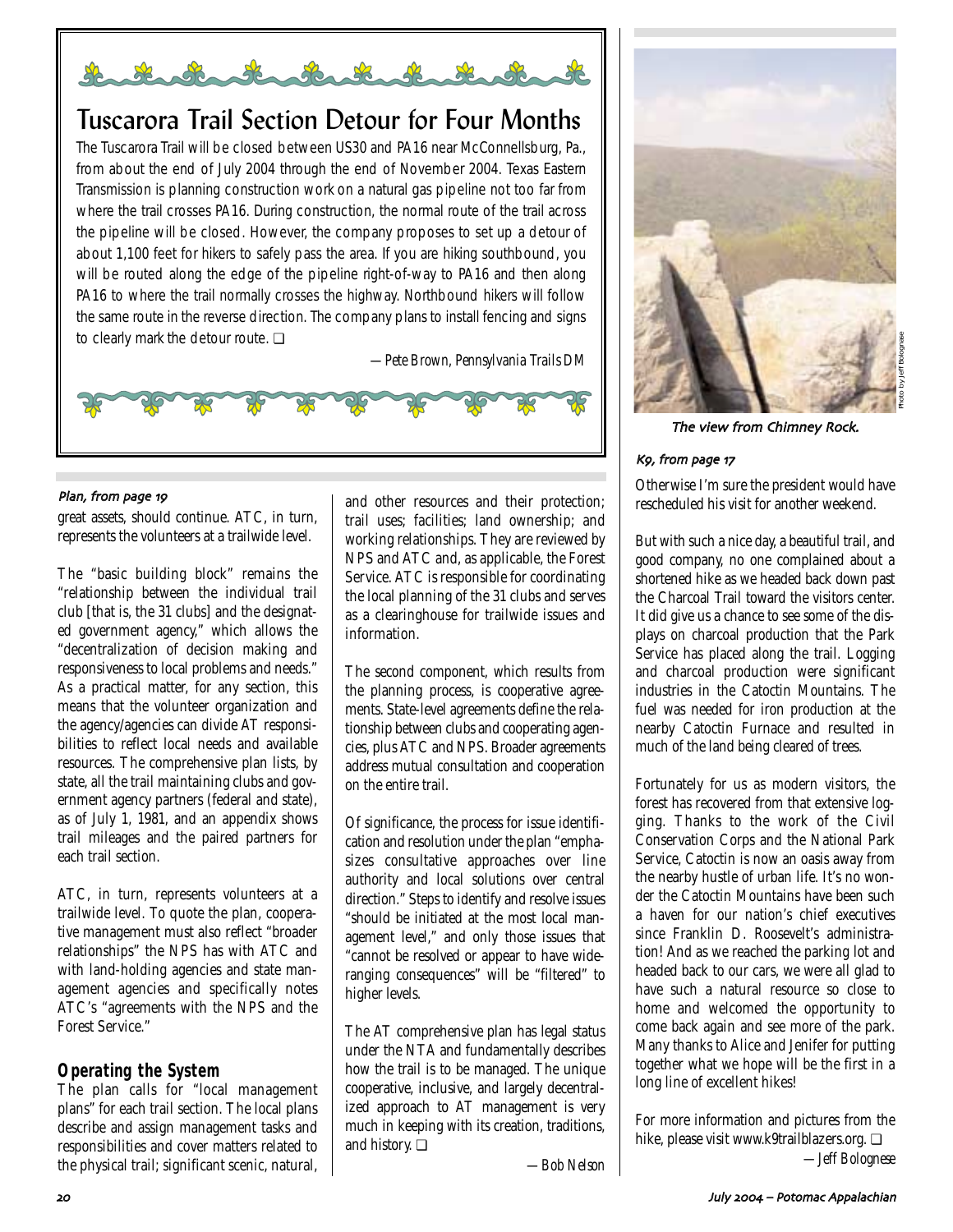## NEW NOTICES

HELP WANTED: We need volunteers with experience in creating sales materials and/or catalogs. If you are interested please send a note to Tim Hanlon, Sales Chair, care of Maureen Estes at MEstes@patc.net.

# HIKING PARTNERSHIPS LOOKING FOR SOME WOMEN TO HIKE WITH:

Are any of you ladies interested in hiking sections of the AT - mostly by slackpacking, dayhiking and occasional overnight? I've finished about half. Let's compare notes. INFO: Stacy (dslabare@ corlink.com.) 304/358-3154

TREKKERS WANTED to round out a group trekking in Nepal for three weeks from Oct. 14 to Nov. 7. This will be in the Annapurna region of Nepal, moderate to strenuous hiking. The highest pass will be ca. 17,000 ft. INFO: David (dsaah@cox.net) 703/352-4685.

## HELP WANTED

PUBLICATIONS COMMITTEE needs someone proficient in desktop publishing (Quark and/or Pagemaker) to work with chairman in updating guidebooks. Adobe Photo Shop also helpful for scanning photos. Need to prepare final disk for printer. Minimal time requirement - only 2 or 3 publications per year would require your expertise. If you are interested or have questions, call George Meek, publications committee chair, (george@meekconsulting.com) 703/875-3021.

ARE YOU LOOKING TO GET AWAY to the mountains for the day or weekend, have fun and meet new people all while doing something worthwhile? If so, we have the perfect opportunity for you. We are forming a new crew to work on and around the Blackburn Trail Center. Meeting on a monthly basis, we will carry out work projects at the Center and along the AT in the Northern Virginia/West Virginia District. Work at the Blackburn Center will include new construction, day-to-day maintenance and painting, and grounds and road upkeep. Trail projects will be at the request of the trail volunteers as needed. We are looking for a few good members willing to put in a good day or a weekend's worth of work and we welcome all skill levels. Each trip will end with a community meal made up of good food and<br>good company. INFO: Chris company. INFO: Chris (trailbossbtc@msn.com) 703/924-0406.

BEARS DEN TRAIL CENTER is in need of immediate part-time assistant managers and has openings for two summer internships that include on-site housing. Bears Den is located right on the A.T. near Bluemont, Va., and offers accommodations to A.T. hikers, hostellers, families, youth groups and other organizations. The primary responsibility is to welcome guests and provide them with a pleasant and comfortable visit. Guest registration, house keeping, and store sales are some basic roles. For more information, please email info@bearsdencenter.org or call 540/554-8708.

## FREE TO GOOD HOME

FREE FIREWOOD for the asking. A pickup truck full of cut and seasoned (by this fall) wood is available on a first come, first served basis. Kindling also available. Must get rid of it quickly. Please call Bernie Morgan at 301/864-1324.

## LOST AND FOUND

FOUND: Two trekking poles left at Glass House sometime prior to April 2. Contact Sam Perdue, 703/241-8664, sam\_perdue@yahoo.com.

# NOTICES

## VOLUNTEER OPPORTUNITIES

DAYTIME RESERVATIONISTS NEEDED If you are available during the day to work a busy reservation desk, I've got an opening for you on alternate Thursdays. I really need to secure a volunteer every other Thursday afternoon between 12 noon and 2:00 p.m. Will train. No pressure calls. Please call Pat Fankhauser at 703/242-0693, Ext. 17 if you can help us out.

DAYTIME AND EVENING CABIN RESERVATIONISTS NEEDED: Openings are available to any individual who can give attention to detail, work independently, and work under pressure some seasons of the year. Daytime volunteers are needed on Thursday afternoon between 12 noon and 2:00 p.m. Evening volunteers are needed to take one or two nights per month. We Need You Now! Call Pat Fankhauser for interview at 703/242-0693 or e-mail, pfankhauser@patc.net.

WE NEED SOMEONE TO HELP POUR PAINT for trails and corridor workers. Contact Heidi Forrest (hforrest@patc.net) 703/242-0315 x12.

DO YOU HAVE A KNACK FOR HANGING TOOLS? We could use your help in the HQ Tool Room. Contact Liles Creighton (lcrei@aol.com) 410/573-0067.

## HELP WANTED

REQUEST FOR VOLUNTEERS: Trail Crew Maintenance, DC-Based. Want some trail maintenance experience and exercise, but still sleep in your own bed? Is SNP just too far a drive? I've got all these problems and will try to fill a need by building a local-based trail crew. The Potomac River Trail Crew will work one day a month, mostly just 9 a.m. to 1 p.m. The crew would begin its focus on the Potomac Heritage Trail on the Virginia side of the river, but the crew could also help in Rock Creek and Great Falls. INFO: Bruce Glendening (bglendening@ yahoo.com) 703/532-9093 (night).

**C&O CANAL NATIONAL HISTORICAL PARK** is seeking volunteers for the Williamsport Visitor Center to staff the center and bookstore, and can include informal interpretation. INFO: Gloria Updyke (Gloria\_Updyke@ nps.gov) 301/582-0813.

CALLING ALL LAWYERS, ACCOUNTANTS, AND TAX ATTORNEYS. Virginia now permits donors of conservation easements to sell the tax credit for cash. PATC owns property in Virginia that would be eligible for such a rebate. The club needs your help writing proposals that would help the club save thousands of dollars. Contact: Phil Paschall (bettycox@erols.com), 540/882-3027. Hurry – before the state changes its mind.

# FOR SALE/RENT

32 FT. MOTOR HOME FOR SALE - 1993 Rexhall Airex, 33,000 miles — Ford Chassis. Queen Bed, Sleeps 6, 460 hp engine, Dual Air Conditioning, Tag Axle, Granny Air Suspension. SKW Generac Generator with 160 Hours, NADA: \$26,000, Asking \$19,000. If interested call Jim Hill (JKH.Jr@mail.com) 949/510-9304.

FRIENDS OF CUNNINGHAM FALLS AND GAM-BRILL PARKS NEEDS YOUR HELP: The volunteer organization coordinating activities in support of Cunningham Falls and Gambrill State Parks in Maryland welcomes the involvement of motivated "new blood". Traditionally, the Friends group has done tremendous work in support of the park and its current viability is in question. New volunteers have the opportunity to make a major, positive impact on this organization. For details con-<br>tact Rick Canter (southmountaineers@ tact Rick Canter (southmountaineers@ yahoo.com) 301/594-4379.

LAND MANAGEMENT OPPORTUNITIES: The Land Management Committee is looking for volunteers with various skills to help out on several important projects. We are hoping to find members with the following professional skills that they can apply at PATC.

GIS Specialist - Help start and develop the club's GIS capabilities.

Forester - Assist committee in developing Forestry Plans for club lands. We have a process and existing leadership but have a lot of land to cover.

Surveyor - Assist committee members in identifying boundaries on our existing properties. Assist in purchasing of new properties identified for cabins and trail protection.

Land Appraiser - Assist the club in determining values of potential land purchases and conservation easements. Efforts are targeted in the VA, PA, MD and WV areas.

If you're interested in helping out in any of the above areas please contact Chris Mangold at csm5749@yahoo.com.

# TRAIL OVERSEER OPPORTUNITIES

PATC OVERSEERS GET DISCOUNTS from the following merchants who support our volunteer programs: Blue Ridge Mountain Sports (Charlottesville, Tidewater) – 20%, Hudson Trail Outfitters (Metro DC) – 15%, The Trail House (Frederick, Md.) – 15%, Casual Adventures (Arlington, Va.) – 10%, Campmor (mail order via PATC HQ) – 10%, and Weasel Creek Outfitters in Front Royal – 10%. Check the back page of the PA for the latest trail, cabin, and shelter overseer opportunities. All PATC members receive a 10% discount from Blue Ridge Mountain Sports. Be sure to have your membership ID or overseer ID ready when you shop.

Notices are published free of charge for PATC members only. PATC cannot vouch for any of the advertised items. No commercial advertisement or personal notices unrelated to hiking will be accepted. Deadline for inclusion is the first day of the month preceding issuance of the newsletter. Notices will be run for three months, at the discretion of the editor, unless we are otherwise advised. ❏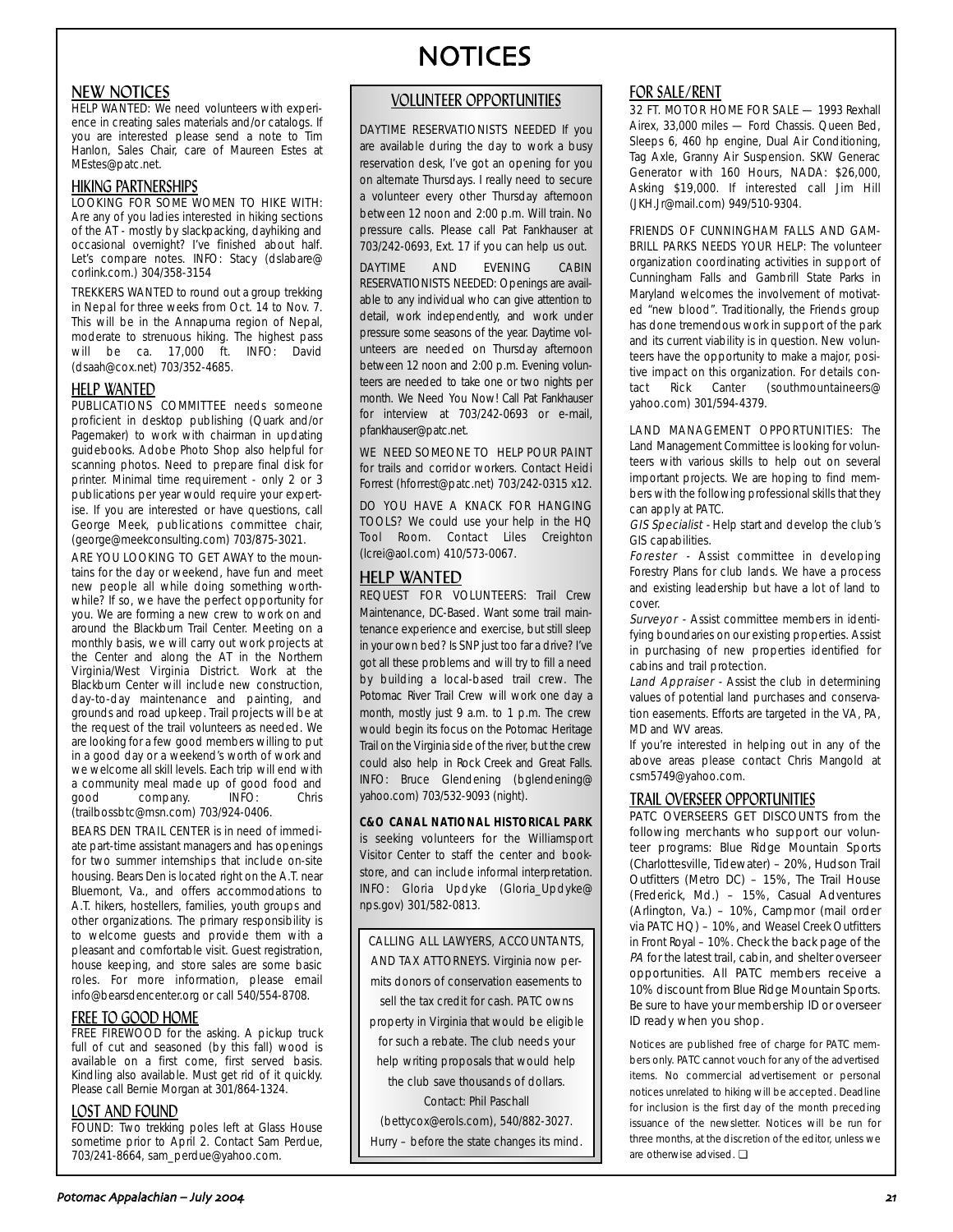# TRAILHEAD

Reports are in. The weeds are in control. Summer-like weather in May, along with sufficient rain, has produced a bumper crop of growth. If you didn't start cutting back the weeds in late May or early June, you may not find your trail.

Very few gypsy moth caterpillars have been observed so far this year. It is suspected the wet spring last year and this year was good for the fungus that keeps the caterpillars from maturing and laying eggs. Still, years of infestation have made dead oaks the primary source of blowdowns on many PATC trails, and there are many more to fall in the years to come.

# **Raccoon Encounter**

Wil Kohlbrenner was working on a trail in the National Forest, shoveling out and rebuilding fire rings at remote campsites. Wil was shoveling compacted wet ashes into five-gallon buckets when he heard a strange noise behind him. He turned to find a raccoon with its teeth bared coming toward him, making a strange chittering noise. Not your normal raccoon, which should have been staying out of sight of a human, especially in the national forest where they are hunted annually.

Wil was holding a long-handled shovel, probably the weapon of choice in this case. After a dozen whacks with the edge of the shovel along the raccoon's neck and back it went into a death shudder. Wil carried the lifeless raccoon (on the shovel) to the pile of ashes nearby, dug a hole into the pile, deposited the raccoon in the hole and topped it off with a few more buckets of wet ashes.

A raccoon that is acting this way either has distemper or rabies, either of which will kill it eventually. Forest Service personnel and a member of the Virginia Department of Game and Inland Fisheries agreed with Wil's actions and emphasized that it is best to avoid any kind of contact with the animal, even after it is dead. Burying it is desirable, since it prevents other animals from feeding on it.

Wil carefully washed the shovel when he was done using it.



Harry Thompson, leader of PATC's first shelter crew, addresses the current shelter crew and other volunteers at the Shockeys Knob Shelter dedication on May 8.

# **SNP South AT**

The SNP South District has seen a great deal of activity from dedicated overseers. As a consequence, the comments on the condition of the trails are very complimentary. DM Denis DeSilvey thanks all who have gone out.

The May SNP Spring Trail Crew has completed the relocation of the AT near Simmons Gap. Stop by and take a look at their work. The site also includes an opportunity to still tour what Isabel did to the AT.

Three eager members of the South District Trail crews are now chainsaw-certified. SNP Park Ranger Shawn Green, who is now the overseer of a trail section, Rhett Orndorff, and DM Dennis DeSilvey completed the course in April. Dennis has a saw, so should there be things that need the might of a chainsaw, he can be found.

# **Hoodlums Say Goodbye to Bernie**

On May 15, the North District Hoodlums convened for some trail work by day and a Cajun feast by night. The project was to rehab waterbars, install some new steps as well as rehab some old ones, and begin to rehab the trail where it passes over a crib wall. John McCrea, Bernie Stalmann, Wayne Limberg and daughter Rachel, Judy Babarsky and son Adam, Kevin Kraditor, George Ivey and son, Tex Herbel, Dick Dugan, Stephanie Bill, and Ray Galles attended the event. The Hoodlums retired to Indian Run to celebrate the final worktrip for Bernie Stalmann, who is leaving us for the confines of Arizona. Bernie, we'll miss you. Good luck to the future SOT for the Arizona Trails Association!

# **Working Hard in SNP South**

SNP South District Side Trails crews have taken over secondary responsibility for maintaining the Jones Run and Doyles River Trails. Scott Duncan, the new overseer for the Jones Run Trail, and DM Pete Gatje have completely reblazed both trails.

Larry Baldwin and Gregg Houchens, the Gap Run overseers, did some major erosion-control work on the lower Gap Run Trail section in May. The stream, which often flooded onto the trail treadway, has now been diverted off the trail. Bob McCullough and Bill Setzer, the new overseers for the Riprap Trail, have done an outstanding job upgrading it, especially in the mid section of trail that has been somewhat neglected in past years.

A special recognition goes to Dick Peacock, overseer for Lewis Peak, upper Rockytop, and a two-mile section of the AT. Dick is an amazing overseer who sets the standard for the highest quality trail work on all his trail sections.

DM Pete Gatje and Overseer Rhett Orndorff attended the SNP/PATC chainsaw certification workshop in Luray on April 21. The workshop was very well-organized and well-attended. Pete managed to recertify even though he got his chain stuck on a leaner and almost lost his bar nuts down a snake hole. Rhett, the outstanding overseer for two sections of the Trayfoot Trail, was certified for the first time.

See Trailhead, page 23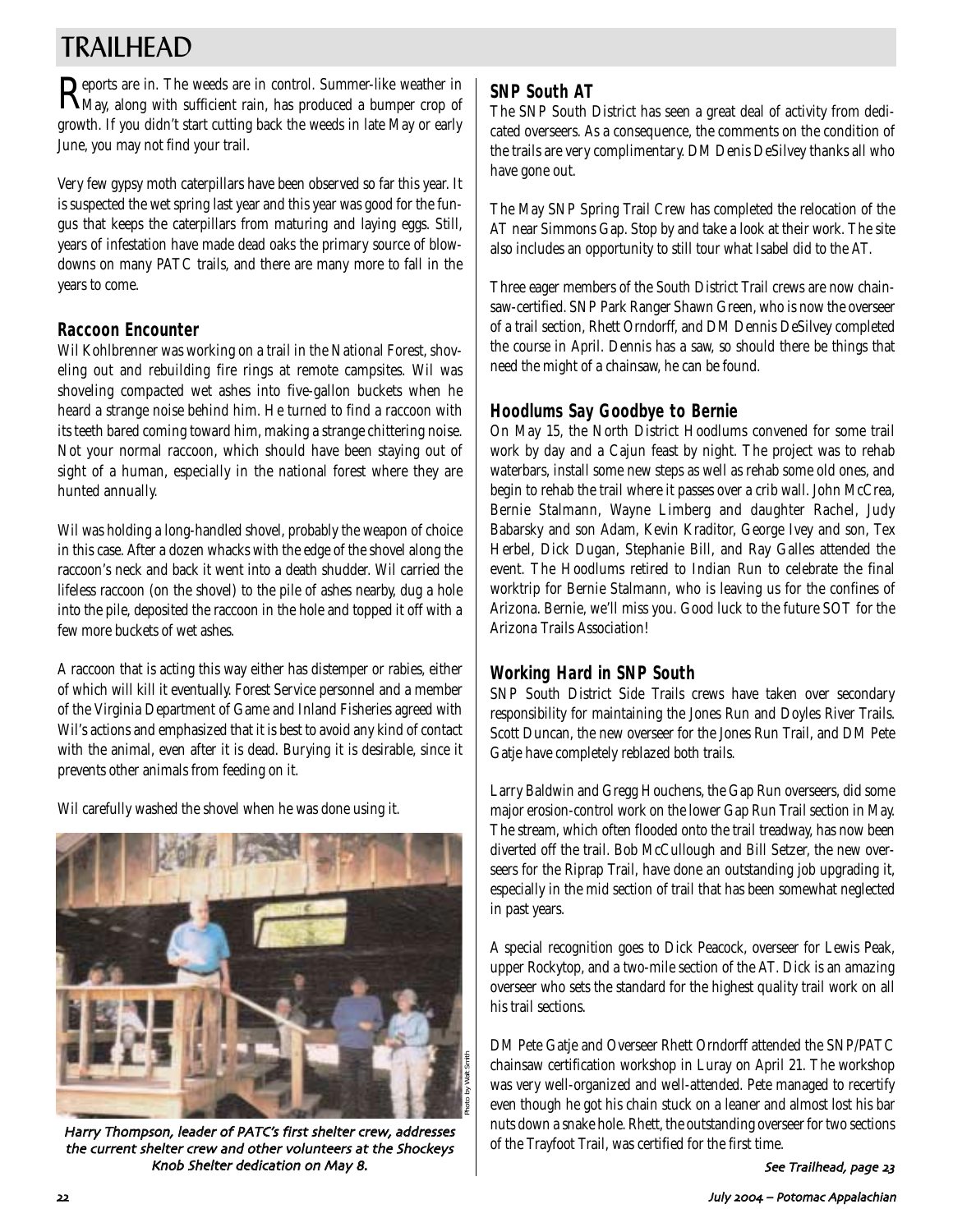## Trailhead, from page 22

Pete says he is very fortunate to have so many truly outstanding overseers in the district. His only problem is that he has omitted mention of several other overseers who do outstanding work as well.

# **Spring Crew Returns to Old Rag**

The Central District Spring Crew returned to the Ridge Trail in May to continue treadway improvements begun in 2003. Despite being early in the season, temperatures were more like August than May, but the almost daily thundershowers held off until evening and didn't interrupt the all-important work of trail maintenance. This year's crew included Donna Brother, Cathie Cummins, Dan Dueweke, Harry Glenn, and Patrick Wilson, with Park Ranger CT Campbell supervising the effort. Rockbars and pick mattocks and McLeods were the tools of the day, and nobody seemed happier than Patrick at the challenge of moving a big rock from the trail. All this work was just so much gravy for Cathie, who oversees the trail with her own weekend crew, "The Bartenders" (as in waterbar). By week's end, another quarter mile of trail had been derocked and regraded, and five overseers could look back at a job well done.

# **Blue and White**

In May, the Blue and White Crew visited the AT section near the South River Picnic Grounds, helping Overseer (and Blue and White regular) Harry Glenn, install new checkdams and waterbars. The crew used a wide variety of materials, including stone, locust, and space-age polymers. B&W Master Stonemason Patrick Wilson ensured that each structure was true and level, using a small level (specially adapted for trail construction) and a calibrated Campbell Bovine Excrement Detector. Lunchtime brought the highlight of the day as crew members enjoyed devouring Kisun Han's share of Melanie Falk's famous chocolate chip cookies (and we'll do it again in June, Kisun!).

S.V. and Janet Dove and their daughter, Sissy Boch, hosted the crew at the Doves' home on Saturday evening. Although a steady rain precluded outdoor festivities, the crew enjoyed the evening with the Doves. Due to an unfortunate unicycle accident (untethered chimps reportedly absconded with their six-simian vehicle), Bounce the Clown was unable to attend but has promised to make up for this failure later this season (keep an eye on the Forecast for details). On Sunday, the crew journeyed back to the park,



Patrick Wilson makes holes in the Old Rag Ridge Trail ...

attempting to find the imaginary "seeping spot" on the Mill Prong Trail. In order to prevent any problems with the overseer (a rather unpredictable fellow), crew members pretended to recognize the "problem" and installed a waterbar to "correct" it.

# **PHT Worktrip Moves Boulder**

On a perfect April weekend, the Potomac Heritage Trail played host to volunteers hoping to reopen a critical stream crossing.

Pimmit Run sits in the middle of the 10-mile PHT and has the greatest water flow of the its six major streams. Over the winter, storm water moved the heavy boulders, leaving a break in this important crossing. The crew's effort, using a hand winch and rockbars, moved a large boulder back into position to improve hikers' ability to cross the stream with dry boots. We'll see if nature accepts this PATC handiwork and doesn't blow another hole in the crossing.

# **Shockeys Knob Shelter Dedication**

On May 8, Frank Turk arranged the dedication of the Shockeys Knob Shelter located on PATC Brill Tract south of Sleepy Creek WMA on the Tuscarora Trail in West Virginia. Frank and his shelter crew spent a lot of time and extraordinary effort (see past articles in the *PA*) to create this sorely needed shelter on the recently relocated section of the Tuscarora Trail.

The weather was fine, Walt's hike was fun, AJ put the final coat of paint on the privy, and then Harry Thompson told stories of PATC's first shelter crew. Harry's stories were the highlight of a special day. Attendees listened intently as Harry related how he organized



## ... while Cathie Cummins fills in Patrick's holes.

the crew, encouraged contributors, discouraged noncontributors (not an easy task as crew leaders and managers know), and managed to get volunteers with the proper skills.

A key factor in keeping crews happy is good food! Various members of the crew had their specialties such as Charlie Graf 's beef stew and peach cobbler. In the end, it is the social camaraderie and pleasure of accomplishment that is a vital part of the success of any volunteer endeavor.

PATC President Tom Johnson expressed his appreciation to Frank and his crew for the excellent shelter that will surely become a favorite for Tuscarora hikers. Tom also related his vision of the future of the Tuscarora Trail and its incorporation into a trail system that will be the western alternative to the AT from Cheaha State Park in Alabama to Lake Champlain in Vermont. I am sure you will hear more about this in the future.

Please send any interesting tale, technical advice, individual or group accomplishments, and trail maintenance questions to Trailhead, c/o Jon Rindt, 621 Skyline Forest Drive, Front Royal, VA 22630 or to jkrindt@shentel.net. ❏

## POTOMAC APPALACHIAN

(UPS-440-280) ©2004, Potomac Appalachian Trail Club, Inc. Published monthly by the Potomac Appalachian Trail Club, 118 Park Street, S.E., Vienna, VA 22180. Periodical class postage paid at Vienna, VA. Postmaster: send address changes to: Potomac Appalachian Trail Club, 118 Park Street, S.E., Vienna, VA 22180 Subscription: (Free with PATC membership) \$6.00 annually; \$.70 single copies.